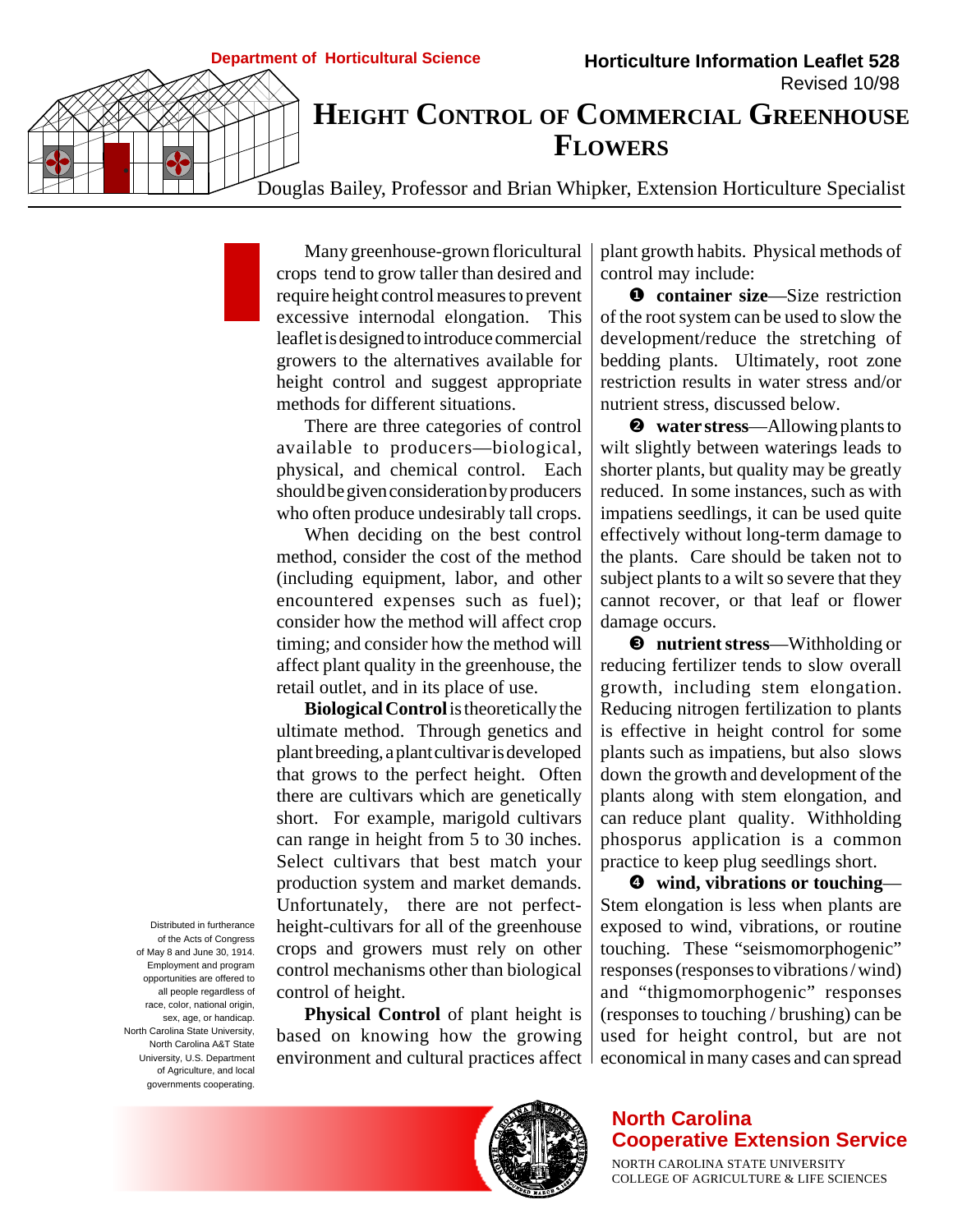foliar diseases. An exception would be with tomato and other vegetable transplants where there are no chemical height controls available. For example, brushing tomato transplants (foliage should be dry) for about 40 strokes back and forth with a cardboard tube suspended from an irrigation boom twice daily for 18 days can result in as much as a 30% reduction in stem elongation. This technique also works for Easter lilies, but again, the economics and labor requirements may be prohibitive and should be evaluated prior to implementation.

❺ **light intensity**—Higher light intensity or irradiance tends to reduce plant elongation, and plants will be shorter at maturity. The key wording is "shorter at maturity". Higher irradiance increases plant growth rate, and plants will grow faster at first than plants in lower irradiance. However, at maturity or flowering, the plants produced in higher light usually will be shorter. Given very poor light, plants tend to stretch, become leggy, and develop more slowly.

Placing plants too close together reduces the amount of light each plant receives and will result in excessive stretching as well. Use correct spacing of plants for best growth and reduced elongation.

❻ **photoperiod**—In general, short days of winter will result in both less growth and less height than long days of summer. The reduced growth is due to less light being received per day by the plants while the reduced elongation is a direct photoperiod response related to the daylength, not associated with lower irradiance levels. However, photoperiod is not a factor usually regulated strictly for height control since other effects such as flowering can also be affected by photoperiod.

❼ **light quality**—Recent research has documented that the high far red to red light ratio found during twilight and dawn is responsible for increased plant height. By drawing blackcloth over Easter lilies prior to twilight (about 30 minutes prior to standard sunset) and leaving plants covered until full sunrise (about 30 minutes after standard sunrise), a 20% reduction in height can be achieved. Other crops are probably also affected by eliminating twilight and dawn light. Another aspect of light quality that can be utilized to prevent excessive plant height is filtration of the longer (far red) wavelengths. Certain blue filters and blue tinted plastic greenhouse coverings can be effective in reducing internode elongation by changing the quality of light (filtering out certain wavelengths) plants receive.

❽ **temperature**—There are two main aspects of temperature that can affect plant growth and height. The average (average of day plus night) temperature affects plant growth rate; higher averages usually result in more rapid growth and development. The difference between the day and night temperature (DIF) affects stem elongation and plant height. The DIF is calculated as: day temperature (°F) minus night temperature (°F) and can be positive (day higher than night), zero (day  $=$  night), or negative (day less than night). Negative DIF's reduce stem elongation, compared to zero and positive DIF's and can be used to control plant height. Lowering the temperature for a 2 hour period starting 30 minutes prior to dawn is almost as effective as keeping a lower temperature throughout the entire day. This is fortunate for growers in North Carolina, since temperatures during most of the year prohibit maintaining a 60 °F day temperature for the entire day. DIF is effective on many crops including many bedding plants, poinsettias, mums, and Easter lilies (Table 1).

A suggested DIF program for many plants such as poinsettias and most bedding plants would be to use a 68 °F night temperature, a 2 hour drop to 60 °F beginning 30 minutes prior to dawn, and a 65 °F day venting temperature setting. For warm-grown plants including begonia, vinca, and verbena, use a 72 °F night temperature, a 64 °F 2 hour drop beginning 30 minutes prior to dawn, and a 65 °F day venting temperature setting. Be aware that night temperatures above 68 °F can cause delay in floral initiation of some crops such as poinsettias; these night temperatures are best avoided, except when recommended for specific crops. Also a delay in flowering may occur if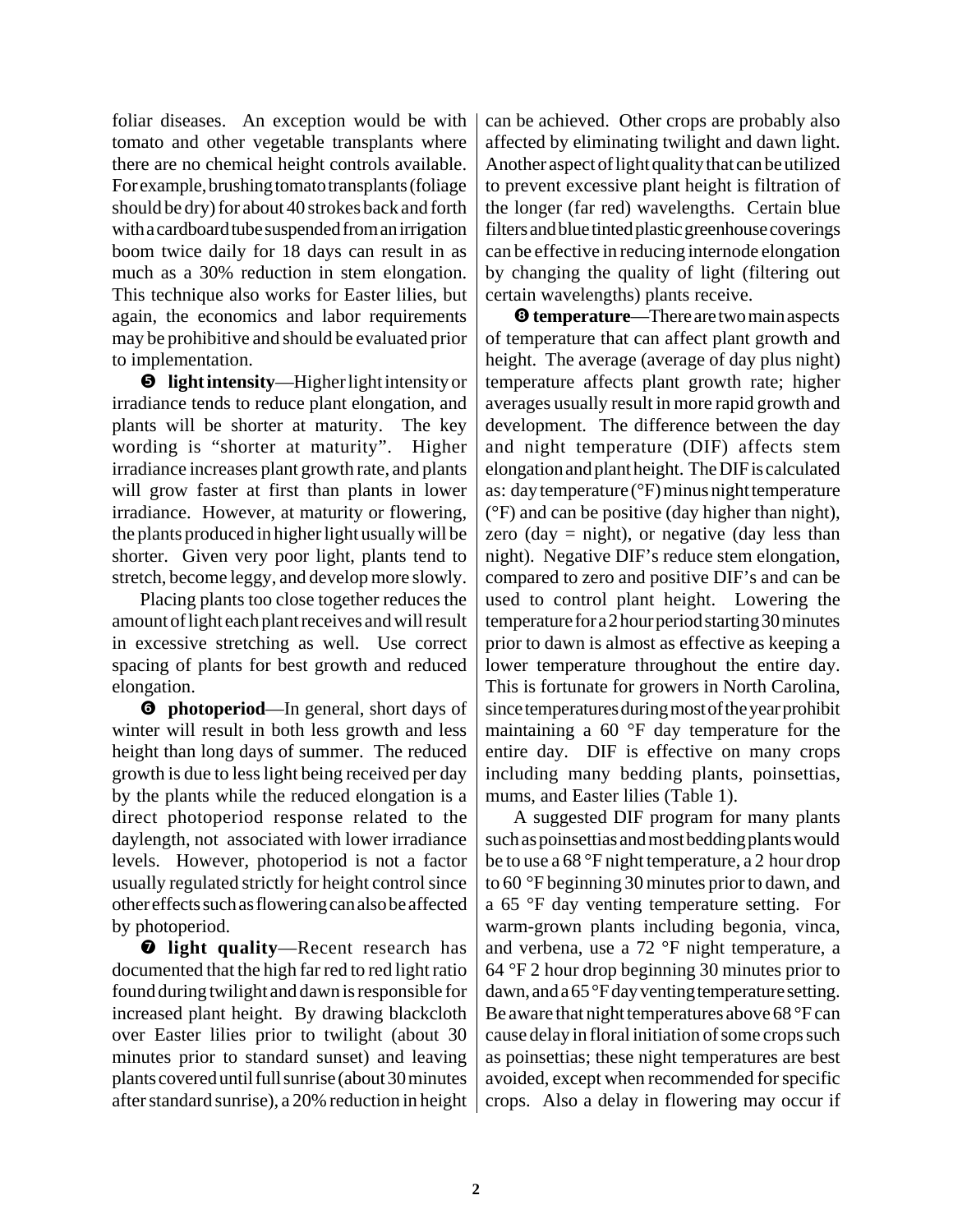average daily temperature (average of  $day + night$  temperature) is reduced below about 62 °F; lower daily averages slow growth and development rates. Too great a negative DIF (greater than minus 10 °F) should not be used; it can cause leaves to droop and appear wilted.

Another concern with DIF is timing of the application with respect to flower development. Do not use DIF late in the cropping cycle or flower and bract size can be reduced. For example, DIF should be discontinued on a poinsettia crop prior to visible bract color.

**Chemical Control** involves the use of chemical growth retardants. Most of the available growth retardants are antigibberellins, as they inhibit gibberellin (GA) synthesis within the plant. GA's are responsible for cellular elongation, so without them cells do not elongate as much, and plants do not grow as tall. Ethephon (Florel®) is not an anti-gibberellin. Ethephon releases ethylene, which reduces elongation in some bulb crops.

The chemical growth retardants labeled for use in floriculture differ in their basic characteristics and affect growers' choices of chemicals as well as determine when and how to apply (Table 2). Specific recommendations for floricultural crops that are in compliance with the product labels are given in Table 3. Notice that most labels give a broad range of rates for each crop. Consult with floricultural specialists at N.C. State University for more specific rates prior to using a new growth retardant treatment.

As the chemicals used become more effective and expensive, it becomes increasingly important to apply growth retardants in the most efficient manner possible. With chemical growth retardants always consider timing, target tissue, dosage, and application technique.

**Timing:** For most plants, apply after the plant has developed sufficient foliage (photosynthetic area, leaf area) to prevent stunting of the plant's development. An example appears on the Sumagic® label, recommending a minimum height of 4 inches for pansies prior to a spray application. Apply just prior to rapid shoot elongation; e.g. after pinching and newly developing shoots are visible, but have not yet elongated. Make your final application before the stage when floral size will be reduced. If growth retardants are applied too late, the size of the flowers can be reduced and floral development can be slowed. A good example would be bract size reduction in poinsettia due to late application of Cycocel® or Bonzi®. Remember that timing of application should be based on a physiological stage of plant development such as number of leaves, length of shoots, or plant diameter, not chronological age such as 3 weeks after pinching.

**Table 1. Plant response to DIF.\***

|                        | Response       |
|------------------------|----------------|
| Common name            | to DIF**       |
| African daisy          | 2              |
| Ageratum               | 3              |
| Alyssum                | 1              |
| Aster                  | 3              |
| Astilbe                | $\overline{c}$ |
| Baby's breath          | 3              |
| <b>Basil</b>           | 3              |
| Bean                   | $\overline{0}$ |
| Begonia (fibrous)      | 1              |
| Begonia (tuberous)     | 1              |
| <b>Broccoli</b>        | 3              |
| <b>Browalia</b>        | $\overline{c}$ |
| <b>Brussel</b> sprouts | 3              |
| Cabbage                | 3              |
| Calendula              | $\overline{c}$ |
| Campanula              | 3              |
| Cataloupe              | 3              |
| Cauliflower            | 3              |
| Celosia                | $\overline{c}$ |
| Chrysanthemum          | 3              |
| Cleome                 | $\overline{c}$ |
| Coleus                 | $\overline{c}$ |
| Columbine              | $\overline{2}$ |
| Cosmos                 | $\overline{c}$ |
| Cucumber               | $1 - 2$        |
| Dahlia                 | 3              |
| Dianthus               | 3              |
| Dusty miller           | $\mathbf{1}$   |
| Easter lily            | 3              |
| Eggplant               | 3              |
| Geranium               | $\overline{2}$ |
| Gerbera daisy          | 1              |
| Gomphrena              | 2              |
| Hibiscus               | 1              |
| Impatiens              | $\overline{2}$ |
| Lobelia                | 1              |
| Marigold (African)     | 1              |
| Marigold (French)      | $\overline{0}$ |
| Morning glory          | 3              |
| Moss rose              | $\overline{2}$ |
| New Guinea impatiens   | 1              |
| Pansy                  | $\overline{c}$ |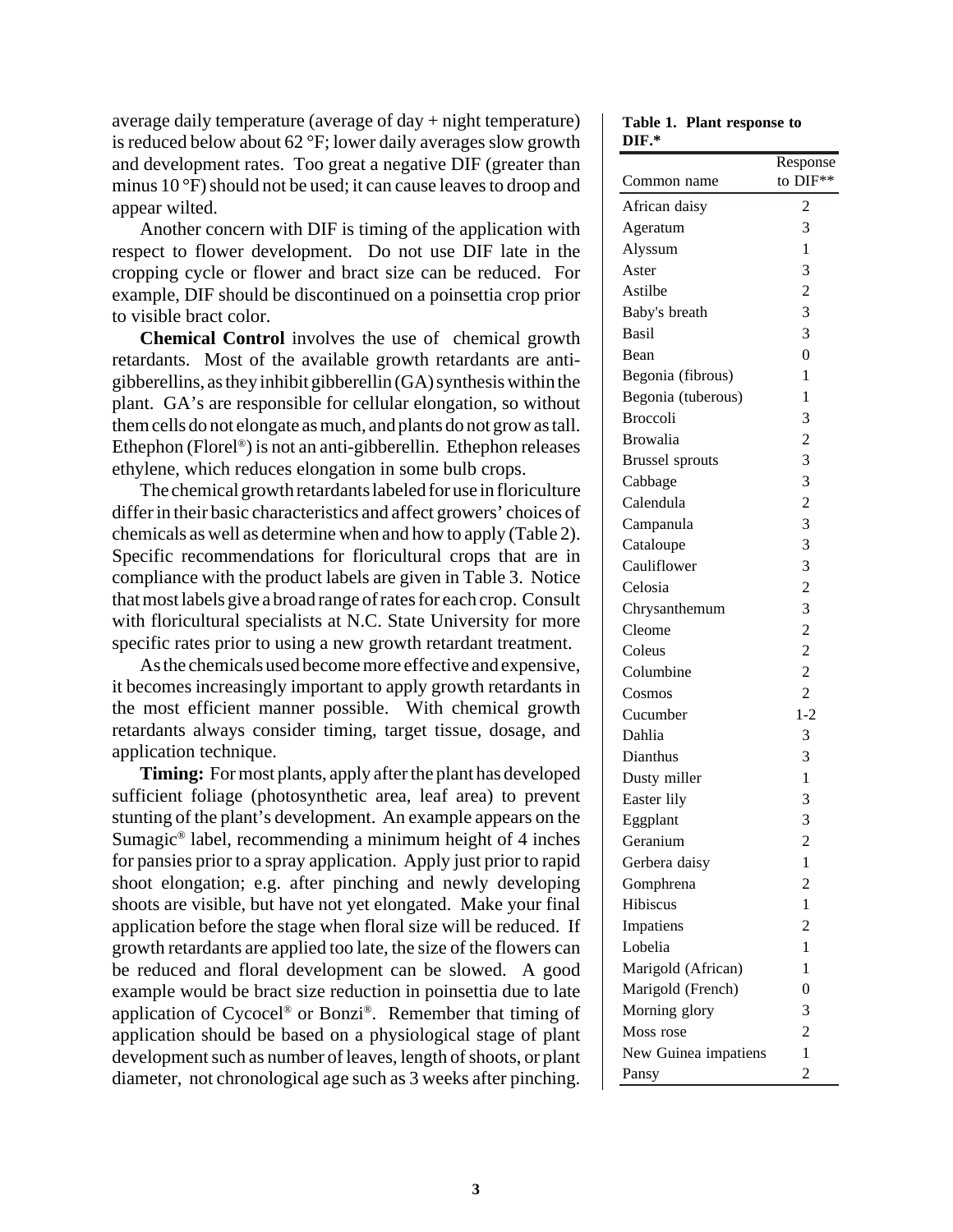| Table 1, continued. Plant |  |
|---------------------------|--|
| response to DIF.*         |  |

|             | Response       |
|-------------|----------------|
| Common name | to DIF**       |
| Pea         | $0-1$          |
| Pepper      | $0-1$          |
| Petunia     | $1 - 2$        |
| Poinsettia  | 3              |
| Salvia      | $2 - 3$        |
| Snapdragon  | 1              |
| Squash      | $\mathfrak{D}$ |
| Verbena     | $1 - 2$        |
| Vinca       | $1 - 2$        |
| Watermelon  | 3              |

\*Adapted from: J.E. Erwin and R.D. Heins. 1993. Temperature effects on bedding plant growth. Minnesota Commercial Flower Growers Bulletin 42(1):1–18. \*\*Response is indicated on a scale of 0 to 3, where 0 indicates no response and 3 indicates a strong response.

Recommendations given in terms of chronological age are merely guidelines that have been correlated to physiological stages and should only be used as rough estimates as to when to apply growth retardants.

**Target:** The target tissue or plant part to receive the chemical depends on the chemical used and the plant species being grown.

Foliage and Stems: Chemicals can be sprayed on, or shoots can be dipped into the solution at time of transplanting. If dipping shoots into a solution, use a consistent soaking time, say 10 seconds. For sprays, remember that areas are sprayed, not individual plants. This is the only way to assure even coverage and consistent results. If growers "spray to runoff" or "spray to glistening", every grower will apply a different amount, and there is no way of predicting the results.

#### Substrate: Apply to the substrate (growth media or soil). This is the same as a soil drench; drenches use larger volumes *(Text continued on page 15)*

#### **Table 2. Growth regulators labeled for height control of greenhouse florists crops.\***

| Trade name/<br>Common name Comments |                                                                                                                                                                                                                                                                                                                                                                                                                                                                                                    |
|-------------------------------------|----------------------------------------------------------------------------------------------------------------------------------------------------------------------------------------------------------------------------------------------------------------------------------------------------------------------------------------------------------------------------------------------------------------------------------------------------------------------------------------------------|
| <b>A-Rest</b><br>Ancymidol          | Greater activity on most crops than B-Nine or Cycocel;<br>not as difficult to apply as Bonzi or Sumagic; duration of<br>growth regulating activity is greater than B-Nine and<br>Cycocel but less than Bonzi and Sumagic; effective as a<br>spray or drench.                                                                                                                                                                                                                                       |
| <b>B-Nine</b><br>Daminozide         | Least active and has least residual effect of growth<br>retardants listed, but is the easiest to use; activity is<br>decreased by high temperatures; effective only as a spray<br>(no drench effect); do not wet the shoots of treated plants<br>for 24 hours post-spray, or else the chemical activity will<br>be reduced.                                                                                                                                                                        |
| <b>Bonzi</b><br>Paclobutrazol       | Very active and persistent growth retardant; avoid<br>overapplication and spray drift onto non-target species;<br>only phytotoxicity reported is on vinca under high<br>temperatures; has broad spectrum label for use on most<br>any floricultural crop in the greenhouse; active on most<br>species; effective as a spray or a drench; sprays are not<br>translocated out of foliage, so activity originates from<br>stem coverage and drenching effect from spray that<br>enters the substrate. |
| Cycocel<br>Chlormequat-<br>chloride | Is active on and labeled for only a very few crops,<br>including geraniums and poinsettias; foliar injury (yellow<br>spots on leaves) can occur with spray applications $>1,500$<br>ppm; has less persistence and activity than Bonzi and<br>Sumagic; is effective as a spray or drench, but effective<br>drench rates are cost-prohibitive.                                                                                                                                                       |
| <b>Florel</b><br>Ethephon           | Effective on and labeled as a growth retardant for only a<br>very few crops, including daffodil and hyacinth; effective<br>only as a spray.                                                                                                                                                                                                                                                                                                                                                        |
| <b>Sumagic</b><br>Uniconazole       | Most active and persistent growth retardant listed; avoid<br>overapplication and spray drift onto non-target species;<br>no phytotoxicity reported, but as with Bonzi,<br>overapplication can lead to stunting; active on most<br>species; effective as a spray or a drench; sprays are not<br>translocated out of foliage, so activity originates from<br>stem coverage and drenching effect from spray that<br>enters the substrate.                                                             |

\*This table only includes plant growth regulators labeled for height control purposes (used as a plant growth retardant) and not other purposes such as branching stimulation (Atrimmec and Florel), stimulation of elongation (Pro-Gibb), delay of flowering in garden mums (Florel), and floral initiation of bromeliads (Florel) and azaleas (B-Nine).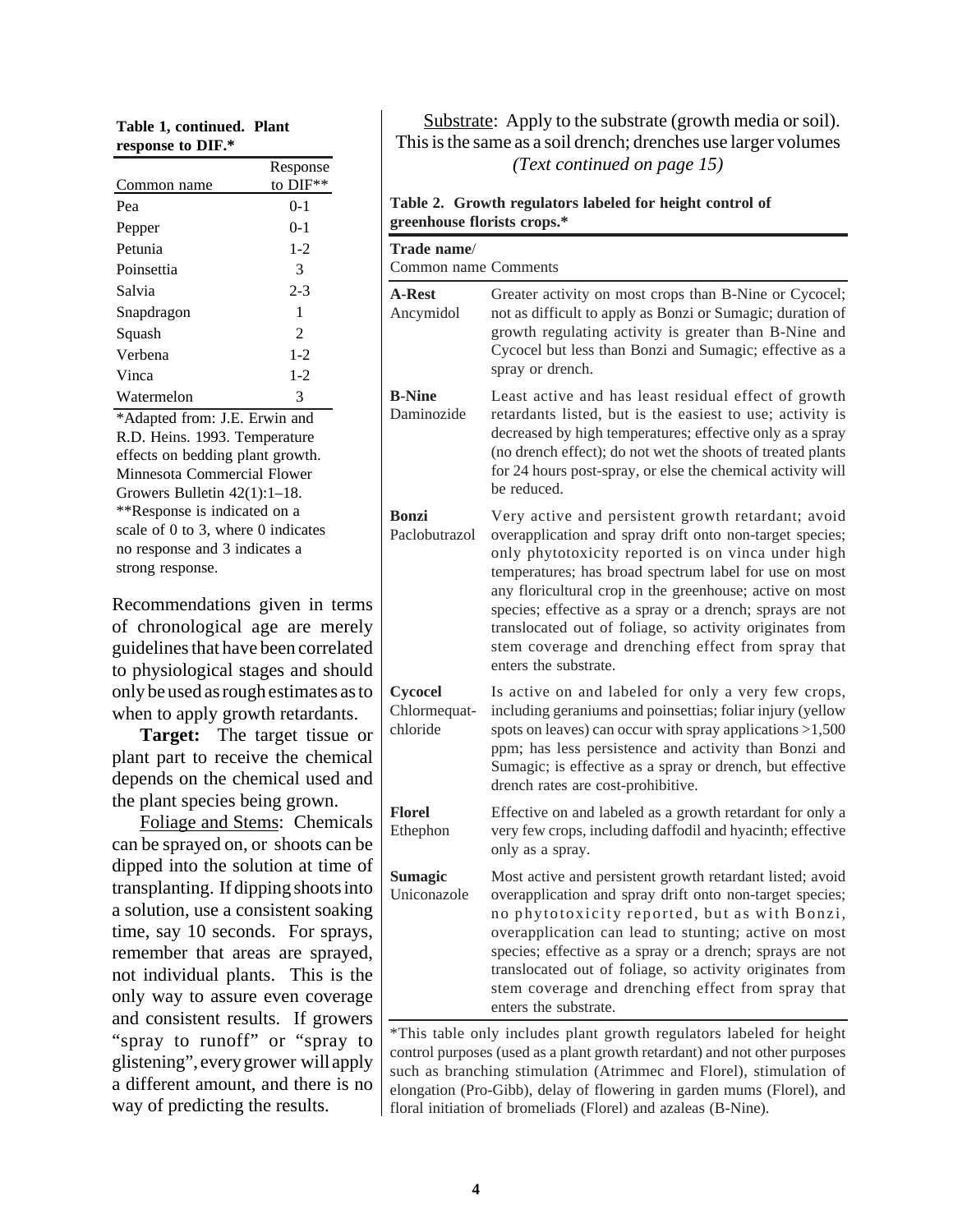| Crop                                                                | Product                                          | Application Method & Rate                                                                                                                                                                                                            | <b>Precautions &amp; Remarks</b>                                                                                                                                                                                                                 |
|---------------------------------------------------------------------|--------------------------------------------------|--------------------------------------------------------------------------------------------------------------------------------------------------------------------------------------------------------------------------------------|--------------------------------------------------------------------------------------------------------------------------------------------------------------------------------------------------------------------------------------------------|
| Ageratum                                                            | A-Rest                                           | 7 to 26 ppm spray (3.4 to 12.6<br>fl oz/gal)                                                                                                                                                                                         | Plug culture and flat culture differ in recommended rates. The rates shown in this<br>table include both plug (lower rates) and flat culture (higher rates)                                                                                      |
|                                                                     | <b>B-Nine</b>                                    | 2,500 to 5,000 ppm spray (0.39<br>to $0.79$ oz/gal)                                                                                                                                                                                  | recommendations. Apply ALL foliar sprays of plant growth regulators using 0.5<br>gallon per 100 square feet of bench area. Growers should refer to Horticulture<br>Information Leaflet #528, Height Control of Greenhouse Crops, for application |
|                                                                     | Bonzi                                            | 5 to 45 ppm spray (0.16 to 1.44<br>$fl$ oz/gal)                                                                                                                                                                                      | techniques and timing for growth regulators on floricultural crops. Contact<br>floricultural specialists at NC State University for further application information.                                                                             |
|                                                                     | Cycocel                                          | 400 to 3,000 ppm spray (0.43<br>to $3.25$ fl oz/gal)                                                                                                                                                                                 |                                                                                                                                                                                                                                                  |
|                                                                     | Sumagic                                          | 20 to 30 ppm spray $(5.12 \text{ to }$<br>$7.68$ fl oz/gal)                                                                                                                                                                          |                                                                                                                                                                                                                                                  |
| <b>Alternanthera</b><br>(Joseph's-Coat)                             | A-Rest                                           | 25 to 132 ppm spray (12.1 to<br>64 fl oz/gal)                                                                                                                                                                                        |                                                                                                                                                                                                                                                  |
|                                                                     |                                                  | $0.25$ to $0.50$ mg a.i. drench for<br>a 6 inch pot (1 to 2 fl oz/gal of<br>drench solution; apply 4 fl $oz/6$<br>inch pot)                                                                                                          | Drench volumes and mg a.i. vary with pot size. Contact floricultural specialists at<br>NC State University.                                                                                                                                      |
| Alyssum                                                             | Sumagic                                          | 5 to 25 ppm spray (1.3 to 6.4 fl<br>oz/gal)                                                                                                                                                                                          | See Ageratum.                                                                                                                                                                                                                                    |
| Amaryllis                                                           | Bonzi                                            | 23.66 mg a.i. drench for a 6<br>inch pot (6.4 fl oz/gal of<br>drench solution; apply 4 fl oz/6<br>inch pot)                                                                                                                          | Drench volumes and mg a.i. vary with pot size. Contact floricultural specialists at<br>NC State University.                                                                                                                                      |
| Aster                                                               | <b>B-Nine</b>                                    | 2,500 to 5,000 ppm spray (0.39<br>to 0.79 oz/gal)                                                                                                                                                                                    | See Ageratum.                                                                                                                                                                                                                                    |
| Azalea                                                              | A-Rest                                           | 26 ppm spray (12.6 fl oz/gal)                                                                                                                                                                                                        | Contact floricultural specialists at NC State University.                                                                                                                                                                                        |
| Bonzi                                                               | 100 to 200 ppm spray (3.2 to<br>$6.4$ fl oz/gal) | To control plant height and promote flower bud initiation, apply after final shaping,<br>when new growth is 1.5 to 2 inches long. To reduce bypass shoot development,<br>apply after bud set, when bypass shoots are barely visible. |                                                                                                                                                                                                                                                  |
|                                                                     |                                                  | $0.59$ to 1.77 mg a.i. drench for<br>a 6 inch pot (0.16 to 0.48 fl<br>oz/gal of drench solution; apply<br>4 fl oz/6 inch pot)                                                                                                        | Drench volumes and mg a.i. vary with pot size. Contact floricultural specialists at<br>NC State University.                                                                                                                                      |
|                                                                     | Sumagic                                          | 10 to 15 ppm spray (2.56 to<br>$3.84$ fl oz/gal)                                                                                                                                                                                     | Apply at 1.5 quarts per 100 square feet of bench area. Contact floricultural<br>specialists at NC State University for further application information.                                                                                          |
| <b>Bedding Plants</b><br>(Not specifically<br>listed in this table) | A-Rest                                           | 6 to 66 ppm spray (2.9 to 32 fl<br>oz/gal). Use 15 ppm spray as a<br>base rate and adjust as needed.                                                                                                                                 | See Ageratum.                                                                                                                                                                                                                                    |
|                                                                     |                                                  | $0.06$ to $0.12$ mg a.i. drench for<br>a 4 inch pot $(0.5$ to 1 fl oz/gal<br>of drench solution; apply 2 fl<br>$oz/4$ inch pot)                                                                                                      | Drench volumes and mg a.i. vary with pot size. Contact floricultural specialists at<br>NC State University.                                                                                                                                      |
|                                                                     | $B-Nine +$<br>Cycocel                            | 800 to 5,000 ppm B-Nine (0.13)<br>to 0.79 oz/gal) + 1,000 to 1,500<br>ppm Cycocel $(1.08 \text{ to } 1.63 \text{ fl})$<br>oz/gal) applied as a tank mix<br>spray                                                                     | It is recommended to use the highest rate of Cycocel that does not cause excessive<br>leaf yellowing, and then adjust the B-Nine rate up and down within the labeled range<br>to attain desired level of height control.                         |
|                                                                     | Bonzi                                            | 30 ppm spray $(0.96 \text{ fl oz/gal})$                                                                                                                                                                                              | Users should conduct trials on a small number of plants, adjusting the rates as needed<br>for desired final plant height and duration of height control. Not recommended for<br>use on fibrous begonia or vinca.                                 |
|                                                                     |                                                  | $0.118$ mg a.i. drench for a 6<br>inch pot (0.032 fl oz/gal of<br>drench solution; apply 4 fl oz/6<br>inch pot)                                                                                                                      | Drench applications are recommended only for bedding plants in 6 inch or larger<br>containers. Not recommended for use on fibrous begonia or vinca.                                                                                              |
|                                                                     | Cycocel                                          | 800 to 3,000 ppm spray (0.87<br>to $3.25$ fl oz/gal)                                                                                                                                                                                 | Users should conduct trials on a small number of plants, adjusting the rates as needed<br>for desired final plant height and duration of height control.                                                                                         |
|                                                                     | Sumagic                                          | 1 to 50 ppm spray (0.26 to 12.7)<br>$fl$ oz/gal)                                                                                                                                                                                     | Users should conduct trials on a small number of plants, adjusting the rates as needed<br>for desired final plant height and duration of height control.                                                                                         |

|  |  |  |  |  |  |  | Table 3. Labeled rates for chemical plant growth retardants. |
|--|--|--|--|--|--|--|--------------------------------------------------------------|
|--|--|--|--|--|--|--|--------------------------------------------------------------|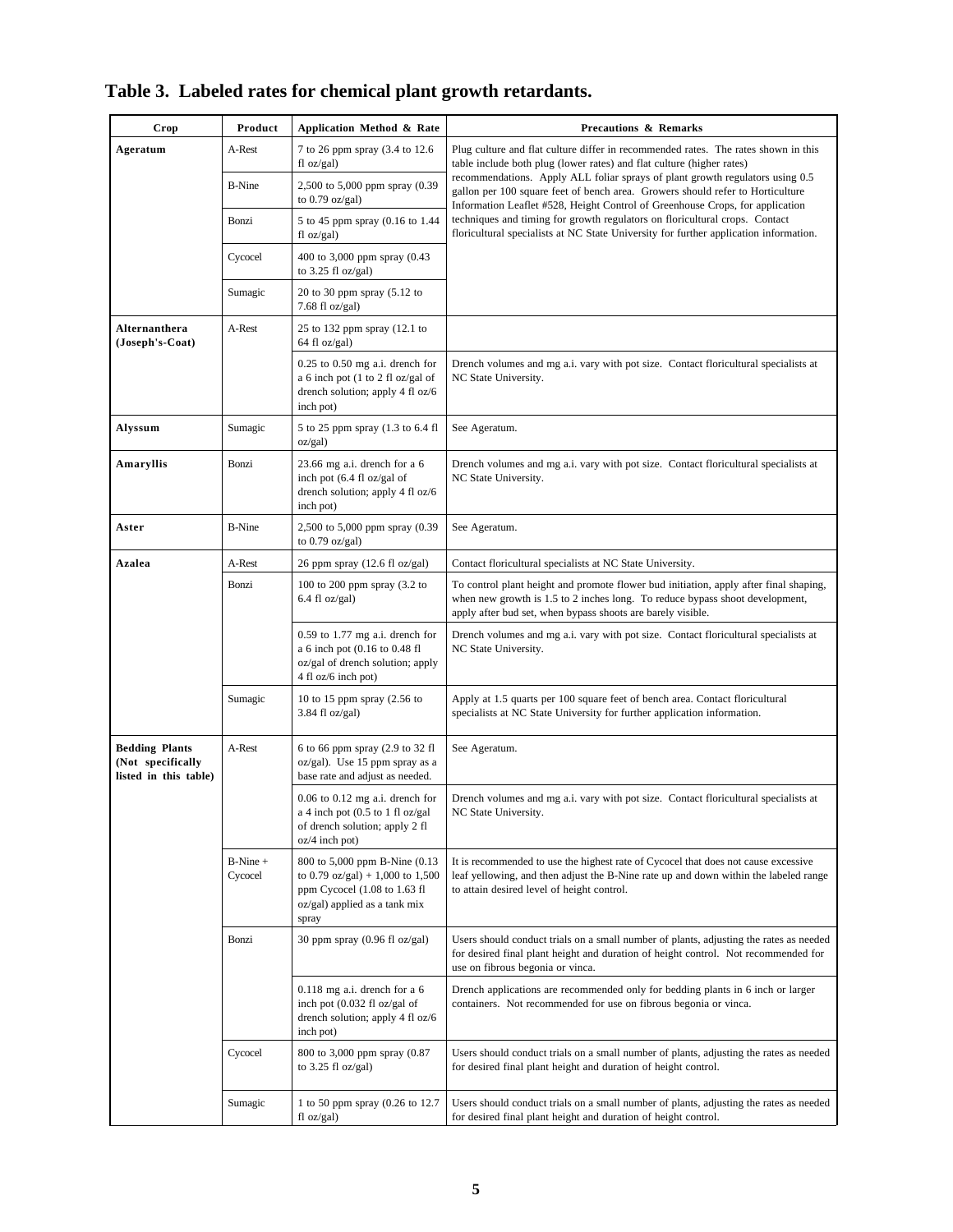| Crop                                       | Product               | Application Method & Rate                                                                                                                    | <b>Precautions &amp; Remarks</b>                                                                                                                                                                                                                  |
|--------------------------------------------|-----------------------|----------------------------------------------------------------------------------------------------------------------------------------------|---------------------------------------------------------------------------------------------------------------------------------------------------------------------------------------------------------------------------------------------------|
| <b>Bedding Plant</b><br>Plugs              | A-Rest                | 3 to 35 ppm spray (1.5 to 17 fl<br>oz/gal)                                                                                                   | See Ageratum.                                                                                                                                                                                                                                     |
| (Not specifically<br>listed in this table) |                       | Drench plug flats with a 0.5 to<br>1 ppm solution (0.25 to 1 fl oz/<br>gal)                                                                  | For uniform application, use a subirrigation delivery system. Plug trays should not<br>be excessively dry prior to the subirrigation treatment.                                                                                                   |
|                                            | <b>B-Nine</b>         | 1,500 to 2,500 ppm spray (0.23<br>to $0.39$ oz/gal)                                                                                          | Users should conduct trials on a small number of plants, adjusting the rate as needed<br>for desired final plant height and duration of height control. Can be used at the<br>beginning of the first true leaf stage through the finishing stage. |
|                                            | $B-Nine +$<br>Cycocel | 800 to 5,000 ppm B-Nine (0.13)<br>to 0.79 oz/gal) + 1,000 to 1,500<br>ppm Cycocel (1.08 to 1.63 fl<br>oz/gal) applied as a tank mix<br>spray | It is recommended to use the highest rate of Cycocel that does not cause excessive<br>leaf yellowing, and then adjust the B-Nine rate up and down within the labeled range<br>to attain desired level of height control.                          |
|                                            | Bonzi                 | 5 ppm spray $(0.16 \text{ fl oz/gal})$                                                                                                       | Users should conduct trials on a small number of plants, adjusting the rate as needed<br>for desired final plant height and duration of height control. Plants should develop 1<br>to 2 true leaves prior to first application.                   |
|                                            | Cycocel               | 400 to 1,500 ppm spray (0.43<br>to $1.63$ fl oz/gal)                                                                                         | Users should conduct trials on a small number of plants, adjusting the rates as needed<br>for desired final plant height and duration of height control.                                                                                          |
|                                            | Sumagic               | $0.5$ to 10 ppm spray $(0.13$ to<br>$2.6 \text{ fl oz/gal}$                                                                                  | Users should conduct trials on a small number of plants, adjusting the rate as needed<br>for desired final plant height and duration of height control. Plugs can be especially<br>sensitive to Sumagic.                                          |
| <b>Begonia</b>                             | A-Rest                | 3 to 15 ppm spray (1.5 to 7.3 fl<br>oz/gal)                                                                                                  | See Ageratum.                                                                                                                                                                                                                                     |
|                                            | <b>B-Nine</b>         | 2,500 to 5,000 ppm spray (0.39<br>to $0.79$ oz/gal)                                                                                          |                                                                                                                                                                                                                                                   |
| <b>Bleeding Heart</b>                      | A-Rest                | 65 to 132 ppm spray (31.5 to<br>64 fl oz/gal                                                                                                 |                                                                                                                                                                                                                                                   |
|                                            |                       | $0.25$ to $0.50$ mg a.i. drench for<br>a 6 inch pot (1 to 2 fl oz/gal of<br>drench solution; apply 4 fl oz/6<br>inch pot)                    | Drench volumes and mg a.i. vary with pot size. Contact floricultural specialists at<br>NC State University.                                                                                                                                       |
| <b>Browallia</b>                           | <b>B-Nine</b>         | 2,500 to 5,000 ppm spray (0.39<br>to $0.79$ oz/gal)                                                                                          | See Ageratum.                                                                                                                                                                                                                                     |
| <b>Bulb Crops</b><br>(Not specifically     | A-Rest                | 25 to 50 ppm spray (12.1 to<br>$24.2$ fl oz/gal)                                                                                             | Drenches are more effective than sprays.                                                                                                                                                                                                          |
| listed in this table)                      |                       | $0.25$ mg a.i. drench for a 6<br>inch pot (2 fl oz/gal of drench<br>solution; apply 4 fl oz/6 inch<br>pot)                                   | Users should conduct trials on a small number of plants, adjusting the rate as needed<br>for desired final plant height and length of height control.                                                                                             |
|                                            | Bonzi                 | 100 ppm spray $(3.2 \text{ fl oz/gal})$                                                                                                      |                                                                                                                                                                                                                                                   |
|                                            |                       | 1.183 mg a.i. drench for a 6<br>inch pot (0.32 fl oz/gal of<br>drench solution; apply 4 fl oz<br>per 6 inch pot)                             | Drench volumes and mg a.i. vary with pot size. Contact floricultural specialists at<br>NC State University.                                                                                                                                       |
|                                            |                       | 20 ppm bulb soak (0.64 fl<br>oz/gal)                                                                                                         | Soak for 15 minutes. Users should conduct trials on a small number of bulbs,<br>adjusting the rate and soaking period (up to 1 hour) as needed for desired final plant<br>height.                                                                 |
|                                            | Sumagic               | 2.5 to 20 ppm spray $(0.64)$ to<br>5.1 fl $oz/gal$ )                                                                                         | Users should conduct trials on a small number of plants, adjusting the rate as needed<br>for desired final plant height and length of height control.                                                                                             |
|                                            |                       | 1 to 3 ppm drench $(0.26 \text{ to } 0.8)$<br>fl oz/gal)                                                                                     | Drench volumes and mg a.i. vary with pot size. Contact floricultural specialists at<br>NC State University.                                                                                                                                       |
|                                            |                       | 1 to 10 ppm bulb soak $(0.26$ to<br>$2.6 \text{ fl oz/gal}$                                                                                  | Soak for 1 to 5 minutes. Users should conduct trials on a small number of bulbs,<br>adjusting the rate and soaking period as needed for desired final plant height.                                                                               |
| Caladium                                   | <b>B-Nine</b>         | 2,500 to 5,000 ppm spray (0.39<br>to $0.79$ oz/gal)                                                                                          | See Ageratum.                                                                                                                                                                                                                                     |
|                                            | Bonzi                 | 100 to 200 ppm spray $(3.2 \text{ to }$<br>6.4 fl oz/gal)                                                                                    | First spray applications should be made when plants are 2 to 4 inches tall.                                                                                                                                                                       |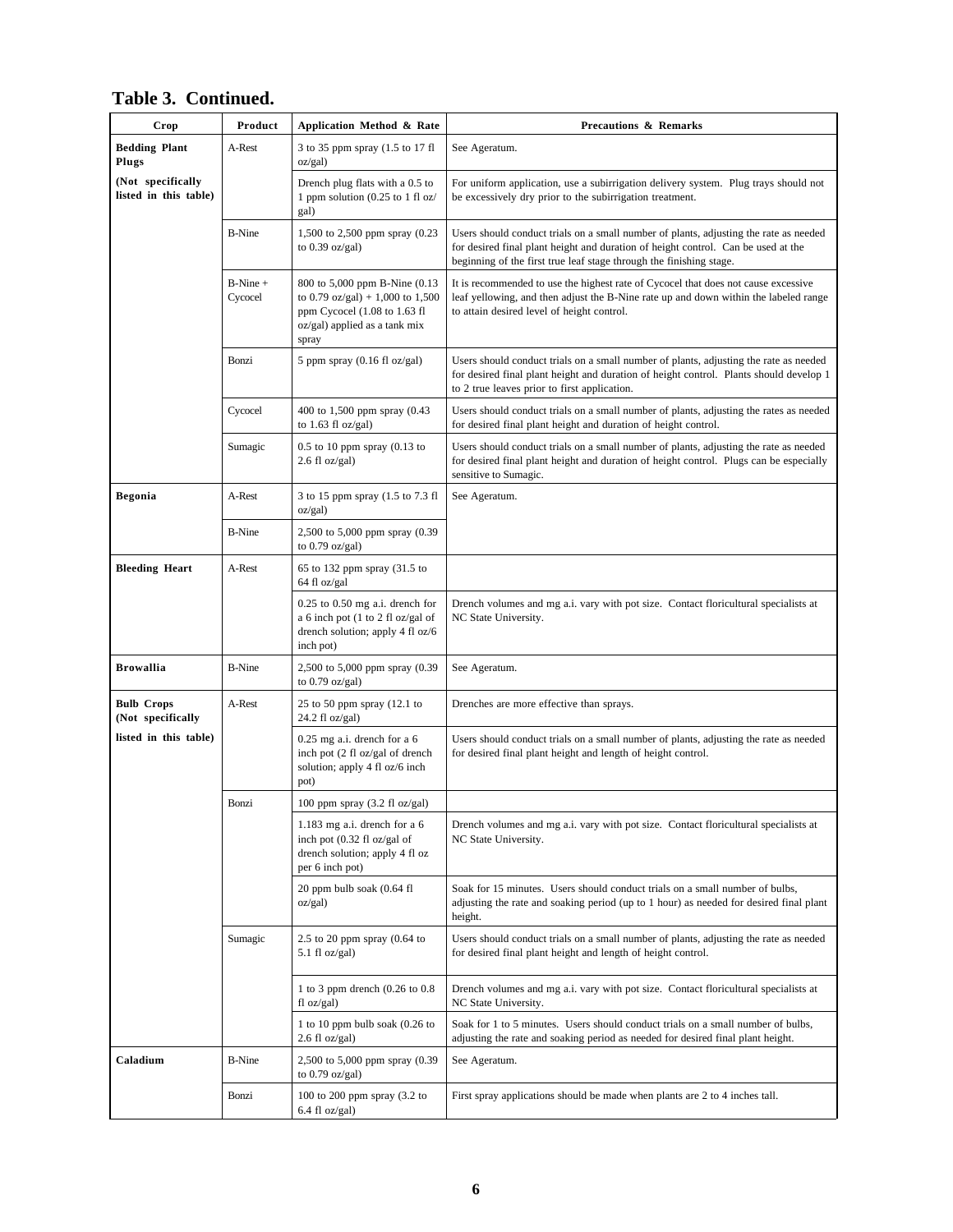| Crop                     | Product       | Application Method & Rate                                                                                                            | <b>Precautions &amp; Remarks</b>                                                                                               |
|--------------------------|---------------|--------------------------------------------------------------------------------------------------------------------------------------|--------------------------------------------------------------------------------------------------------------------------------|
| Caladium,<br>continued   |               | 1.183 to 2.366 mg a.i. drench<br>for a 6 inch pot $(0.32$ to $0.64$ fl<br>oz/gal of drench solution; apply<br>4 fl oz/6 inch pot)    | First drench applications should be made when plants are 1 to 2 inches tall. Drench<br>volumes and mg a.i. vary with pot size. |
| Calla Lily               | Bonzi         | 1.183 to 3.549 mg a.i. drench<br>for a 6 inch pot $(0.32$ to $0.96$ fl<br>oz/gal of drench solution; apply<br>4 fl oz/6 inch pot)    | See Caladium.                                                                                                                  |
|                          |               | 20 ppm rhizome/tuber soak<br>$(0.64 \text{ fl oz/gal})$                                                                              | Soak the rhizomes/tubers for 15 minutes prior to planting.                                                                     |
| Celosia                  | A-Rest        | 7 to 26 ppm spray (3.4 to 12.6<br>fl oz/gal)                                                                                         | See Ageratum.                                                                                                                  |
|                          | <b>B-Nine</b> | 2,500 to 5,000 ppm spray (0.39)<br>to $0.79$ oz/gal)                                                                                 |                                                                                                                                |
|                          | Bonzi         | 4 to 50 ppm spray (0.13 to 1.60<br>fl oz/gal)                                                                                        |                                                                                                                                |
|                          | Cycocel       | 400 to 3,000 ppm spray (0.43<br>to $3.25$ fl oz/gal)                                                                                 |                                                                                                                                |
|                          | Sumagic       | 10 to 20 ppm spray $(2.56 \text{ to }$<br>$5.12$ fl oz/gal)                                                                          |                                                                                                                                |
| China Aster              | A-Rest        | 7 to 26 ppm spray (3.4 to 12.6)<br>fl oz/gal)                                                                                        |                                                                                                                                |
| Chrysanthemum,<br>Cut    | <b>B-Nine</b> | $2,500$ ppm spray $(0.39 \text{ oz/gal})$                                                                                            | Spray upper foliage 5 weeks after start of short-day treatment.                                                                |
| Chrysanthemum,<br>Potted | A-Rest        | 25 to 50 ppm spray (12.1 to<br>24.2 fl oz/gal)                                                                                       | Contact floricultural specialists at NC State University.                                                                      |
|                          |               | $0.25$ to $0.50$ mg a.i. drench for<br>a 6 inch pot (1 to 2 fl oz/gal of<br>drench solution; apply 4 fl oz/6<br>inch pot)            | Drench volumes and mg a.i. vary with pot size. Contact floricultural specialists at<br>NC State University.                    |
|                          | <b>B-Nine</b> | 1,000 ppm preplant foliar dip<br>$(0.16 \text{ oz/gal})$                                                                             | Contact floricultural specialists at NC State University.                                                                      |
|                          |               | 1,250 to 5,000 ppm spray (0.20<br>to $0.79$ oz/gal)                                                                                  | Spray when new growth from pinch is 1 to 2 inches long. Some varieties may<br>require another application 3 weeks later.       |
|                          | Bonzi         | 50 to 200 ppm spray (1.6 to 6.4)<br>fl oz/gal)                                                                                       | Contact floricultural specialists at NC State University.                                                                      |
|                          |               | $0.118$ to $0.473$ mg a.i. drench<br>for a 6 inch pot (0.032 to 0.128)<br>fl oz/gal of drench solution;<br>apply 4 fl oz/6 inch pot) | Drench volumes and mg a.i. vary with pot size. Contact floricultural specialists at<br>NC State University.                    |
|                          | Sumagic       | 2.5 to 10 ppm spray $(0.64)$ to<br>$2.56$ fl oz/gal)                                                                                 | Contact floricultural specialists at NC State University.                                                                      |
| Chrysanthemum,<br>Garden | Sumagic       | 2.5 to 10 ppm spray $(0.64$ to<br>$2.56$ fl oz/gal)                                                                                  | Contact floricultural specialists at NC State University.                                                                      |
| <b>Clematis</b>          | A-Rest        | 25 to 132 ppm spray (12.1 to<br>64 fl oz/gal)                                                                                        |                                                                                                                                |
|                          |               | $0.25$ to $0.50$ mg a.i. drench for<br>a 6 inch pot (1 to 2 fl oz/gal of<br>drench solution; apply 4 fl oz/6<br>inch pot)            | Drench volumes and mg a.i. vary with pot size. Contact floricultural specialists at<br>NC State University.                    |
| <b>Cleome</b>            | A-Rest        | 7 to 26 ppm spray (3.4 to 12.6<br>fl oz/gal)                                                                                         | See Ageratum.                                                                                                                  |
|                          | Cycocel       | 400 to 3,000 ppm spray (0.43)<br>to $3.25$ fl oz/gal)                                                                                |                                                                                                                                |
| Coleus                   | <b>B-Nine</b> | 2,500 to 5,000 ppm spray (0.39<br>to $0.79$ oz/gal)                                                                                  | See Ageratum.                                                                                                                  |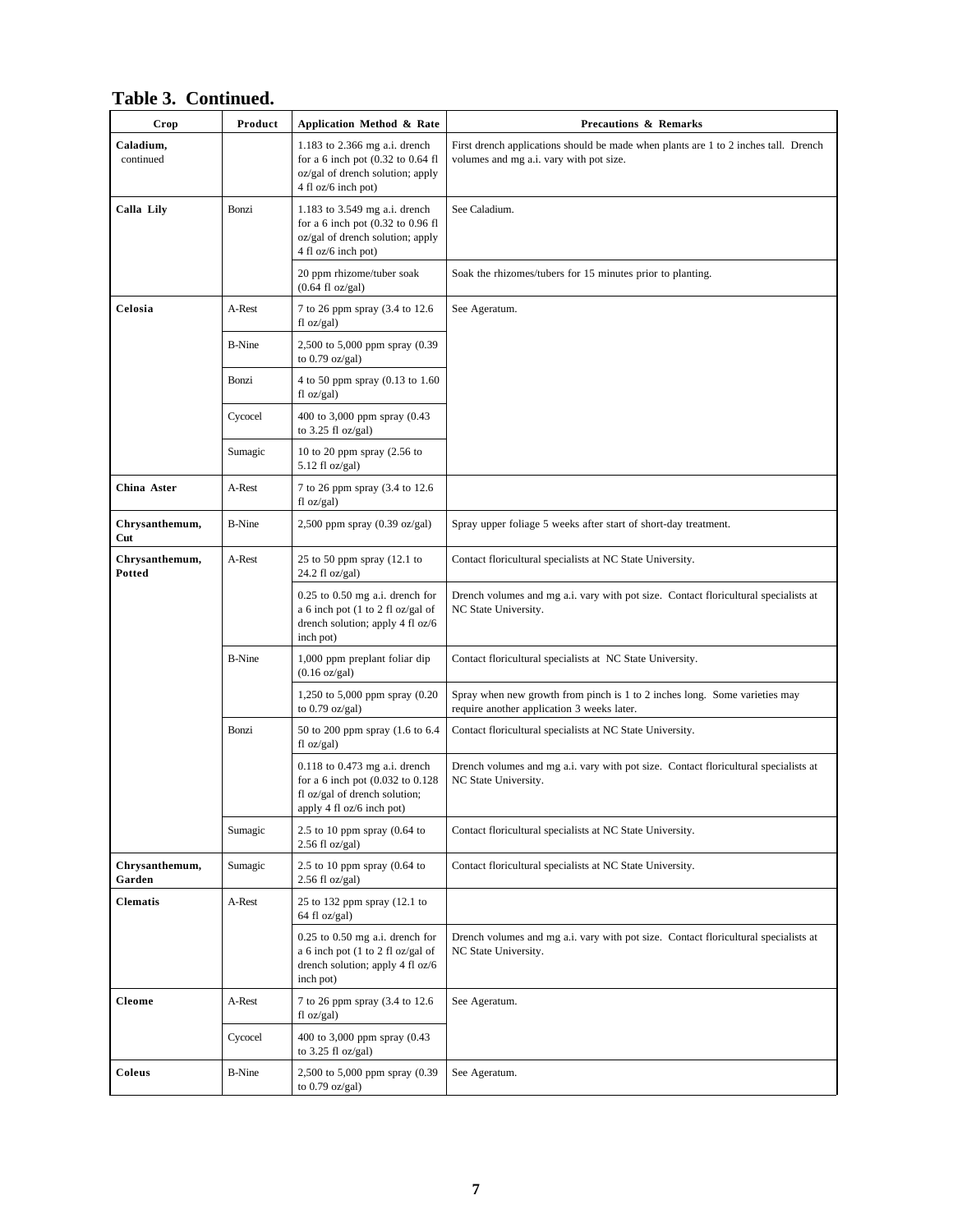| Crop                      | Product       | Application Method & Rate                                                                                                     | <b>Precautions &amp; Remarks</b>                                                                            |
|---------------------------|---------------|-------------------------------------------------------------------------------------------------------------------------------|-------------------------------------------------------------------------------------------------------------|
| Coleus,<br>continued      | Bonzi         | 5 to 45 ppm spray (0.16 to 1.44<br>fl oz/gal)                                                                                 | See Ageratum.                                                                                               |
|                           | Cycocel       | 400 to 3,000 ppm spray (0.43<br>to $3.25$ fl oz/gal)                                                                          |                                                                                                             |
|                           | Sumagic       | 10 to 20 ppm spray $(2.56$ to<br>$5.12$ fl oz/gal)                                                                            |                                                                                                             |
| Columbine                 | A-Rest        | 65 to 132 ppm spray (31.5 to<br>64 fl oz/gal)                                                                                 |                                                                                                             |
|                           |               | $0.25$ to $0.50$ mg a.i. drench for<br>a 6 inch pot (1 to 2 fl oz/gal of<br>drench solution; apply 4 fl oz/6<br>inch pot)     | Drench volumes and mg a.i. vary with pot size. Contact floricultural specialists at<br>NC State University. |
| Cone flower               | Sumagic       | 30 to 40 ppm spray (7.7 to 10.2)<br>fl oz/gal)                                                                                |                                                                                                             |
| Cornflower<br>(Centaurea) | A-Rest        | 7 to 26 ppm spray (3.4 to 12.6<br>fl oz/gal)                                                                                  | See Ageratum.                                                                                               |
|                           | <b>B-Nine</b> | 2,500 to 5,000 ppm spray (0.39)<br>to $0.79$ oz/gal)                                                                          |                                                                                                             |
| Cosmos                    | <b>B-Nine</b> | 2,500 to 5,000 ppm spray (0.39)<br>to $0.79$ oz/gal)                                                                          | See Ageratum.                                                                                               |
| Crossandra                | <b>B-Nine</b> | 2,500 to 5,000 ppm spray (0.39<br>to $0.79$ oz/gal)                                                                           | See Ageratum.                                                                                               |
| Daffodil                  | Bonzi         | 2.366 to 4.732 mg a.i. drench<br>for a 6 inch pot (0.64 to 1.28 fl<br>oz/gal of drench solution; apply<br>4 fl oz/6 inch pot) | See Caladium                                                                                                |
|                           | Florel        | 1,000 to 2,000 ppm spray (3.24)<br>to $6.47$ fl oz/gal)                                                                       | Contact floricultural specialists at NC State University.                                                   |
| Dahlia, Bedding<br>Plant  | A-Rest        | 7 to 26 ppm spray (3.4 to 12.6<br>fl oz/gal)                                                                                  | See Ageratum.                                                                                               |
|                           | <b>B-Nine</b> | 2,500 to 5,000 ppm spray (0.39<br>to $0.79$ oz/gal)                                                                           |                                                                                                             |
|                           | Bonzi         | 5 to 45 ppm spray (0.16 to 1.44<br>fl oz/gal)                                                                                 |                                                                                                             |
|                           | Cycocel       | 400 to 3,000 ppm spray (0.43<br>to $3.25$ fl oz/gal)                                                                          |                                                                                                             |
|                           | Sumagic       | 10 to 20 ppm spray (2.56 to<br>$5.12$ fl oz/gal)                                                                              |                                                                                                             |
| Dahlia, Tuberous          | A-Rest        | $0.25$ to $0.50$ mg a.i. drench for<br>a 6 inch pot (1 to 2 fl oz/gal of<br>drench solution; apply 4 fl oz/6<br>inch pot)     | Drench volumes and mg a.i. vary with pot size. Contact floricultural specialists at<br>NC State University. |
|                           | Bonzi         | 1.183 to 4.732 mg a.i. drench<br>for a 6 inch pot (0.32 to 1.28 fl<br>oz/gal of drench solution; apply<br>4 fl oz/6 inch pot) |                                                                                                             |
| Delphinum                 | A-Rest        | 35 to 132 ppm spray (17 to 64<br>fl oz/gal)                                                                                   | See Ageratum.                                                                                               |
|                           |               | $0.25$ to $0.50$ mg a.i. drench for<br>a 6 inch pot (1 to 2 fl oz/gal of<br>drench solution; apply 4 fl oz/6<br>inch pot)     | Drench volumes and mg a.i. vary with pot size. Contact floricultural specialists at<br>NC State University. |
|                           | <b>B-Nine</b> | 2,500 to 5,000 ppm spray (0.39<br>to $0.79$ oz/gal)                                                                           | See Ageratum.                                                                                               |
| <b>Dianthus</b>           | A-Rest        | 7 to 26 ppm spray (3.4 to 12.6<br>f1 oz/gal                                                                                   | See Ageratum.                                                                                               |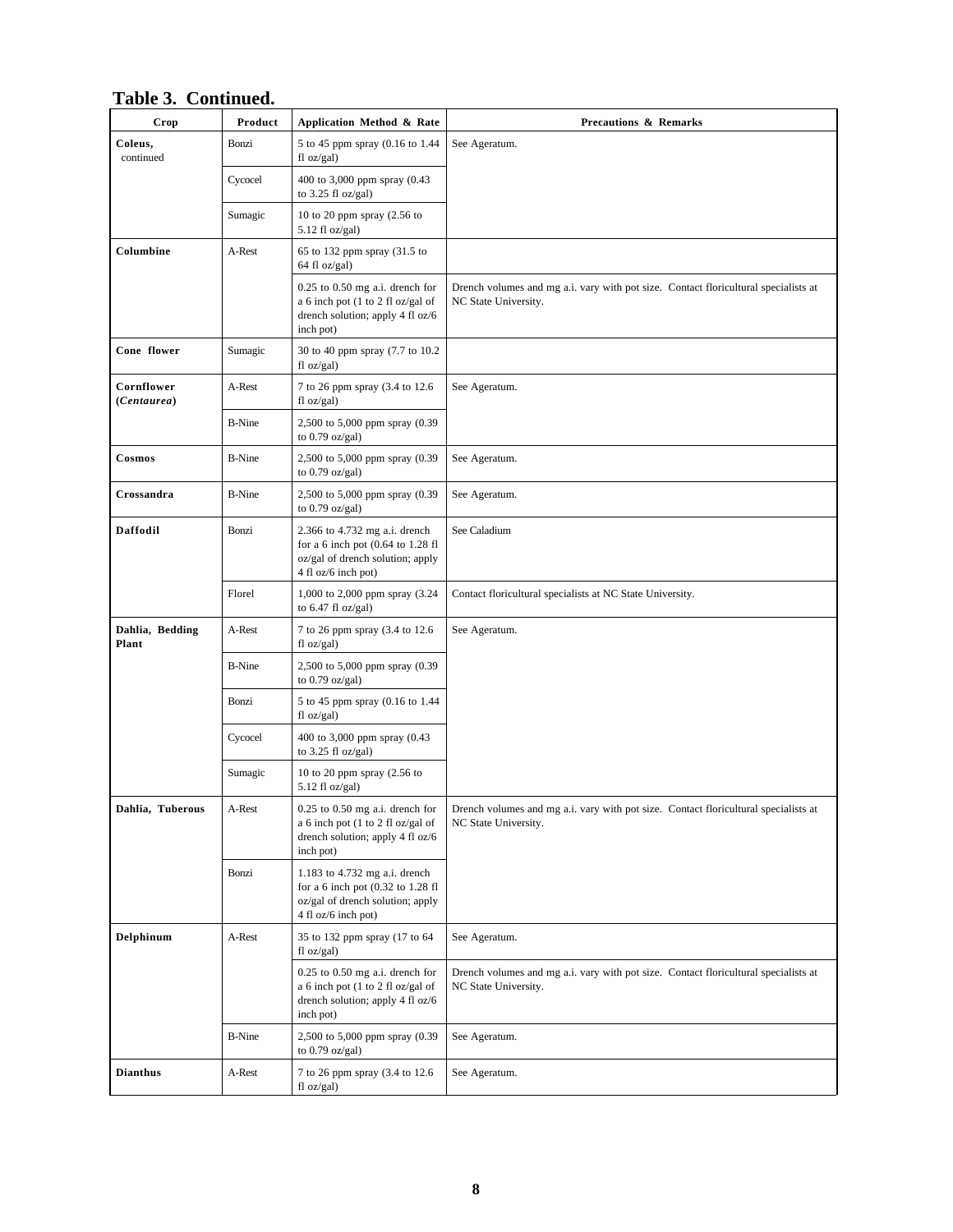| Crop                                                             | Product       | Application Method & Rate                                                                                                        | <b>Precautions &amp; Remarks</b>                                                                                                                                                                                                                                                                                                                                                                                                                                                                                                     |
|------------------------------------------------------------------|---------------|----------------------------------------------------------------------------------------------------------------------------------|--------------------------------------------------------------------------------------------------------------------------------------------------------------------------------------------------------------------------------------------------------------------------------------------------------------------------------------------------------------------------------------------------------------------------------------------------------------------------------------------------------------------------------------|
| Dianthus,<br>continued                                           | <b>B-Nine</b> | 2,500 to 5,000 ppm spray (0.39<br>to $0.79$ oz/gal)                                                                              | See Ageratum.                                                                                                                                                                                                                                                                                                                                                                                                                                                                                                                        |
|                                                                  | Bonzi         | 5 to 60 ppm spray (0.16 to 1.92<br>fl oz/gal)                                                                                    |                                                                                                                                                                                                                                                                                                                                                                                                                                                                                                                                      |
|                                                                  | Cycocel       | 400 to 3,000 ppm spray (0.43<br>to $3.25$ fl oz/gal)                                                                             |                                                                                                                                                                                                                                                                                                                                                                                                                                                                                                                                      |
| <b>Dracaena</b>                                                  | A-Rest        | 25 to 132 ppm spray (12.1 to<br>64 fl oz/gal)                                                                                    |                                                                                                                                                                                                                                                                                                                                                                                                                                                                                                                                      |
|                                                                  |               | $0.25$ to $0.50$ mg a.i. drench for<br>a 6 inch pot (1 to 2 fl oz/gal of<br>drench solution; apply 4 fl oz/6<br>inch pot)        | Drench volumes and mg a.i. vary with pot size. Contact floricultural specialists at<br>NC State University.                                                                                                                                                                                                                                                                                                                                                                                                                          |
| <b>Dusty Miller</b>                                              | <b>B-Nine</b> | 2,500 to 5,000 ppm spray (0.39<br>to $0.79$ oz/gal)                                                                              | See Ageratum.                                                                                                                                                                                                                                                                                                                                                                                                                                                                                                                        |
|                                                                  | Sumagic       | 30 ppm spray $(7.7 \text{ fl oz/gal})$                                                                                           |                                                                                                                                                                                                                                                                                                                                                                                                                                                                                                                                      |
| <b>Easter Lily</b>                                               | A-Rest        | 50 ppm spray $(24.2 \text{ fl oz/gal})$                                                                                          | Contact floricultural specialists at NC State University.                                                                                                                                                                                                                                                                                                                                                                                                                                                                            |
|                                                                  |               | $0.25$ to $0.5$ mg a.i. drench for a<br>6 inch pot (1 to 2 fl oz/gal of<br>drench solution; apply 4 fl oz/6<br>inch pot)         | Drench volumes and mg a.i. vary with pot size. Contact floricultural specialists at<br>NC State University.                                                                                                                                                                                                                                                                                                                                                                                                                          |
|                                                                  | Sumagic       | 10 to 25 ppm spray (2.56 to 6.4<br>fl oz/gal)                                                                                    | Contact floricultural specialists at NC State University.                                                                                                                                                                                                                                                                                                                                                                                                                                                                            |
|                                                                  |               | $0.03$ to $0.06$ mg a.i. drench for<br>a 6 inch pot (0.065 to 0.13 fl<br>oz/gal of drench solution; apply<br>4 fl oz/6 inch pot) | Drench volumes and mg a.i. vary with pot size. Contact floricultural specialists at<br>NC State University.                                                                                                                                                                                                                                                                                                                                                                                                                          |
| Exacum                                                           | <b>B-Nine</b> | 2,500 to 5,000 ppm spray (0.39<br>to $0.79$ oz/gal)                                                                              |                                                                                                                                                                                                                                                                                                                                                                                                                                                                                                                                      |
| Fatshedera                                                       | A-Rest        | 65 to 132 ppm spray (31.5 to<br>64 fl oz/gal)                                                                                    |                                                                                                                                                                                                                                                                                                                                                                                                                                                                                                                                      |
|                                                                  |               | $0.25$ to $0.50$ mg a.i. drench for<br>a 6 inch pot (1 to 2 fl oz/gal of<br>drench solution; apply 4 fl oz/6<br>inch pot)        | Drench volumes and mg a.i. vary with pot size. Contact floricultural specialists at<br>NC State University.                                                                                                                                                                                                                                                                                                                                                                                                                          |
| <b>Flowering/Foliage</b><br>Plants, Herbaceous<br><b>Species</b> | A-Rest        | 20 to 50 ppm spray (9.7 to 24.2)<br>fl oz/gal)                                                                                   | Recommended starting rate for an A-Rest spray on a new herbaceous flowering or<br>foliage species is 33 ppm (16 fl $oz/gal$ ).                                                                                                                                                                                                                                                                                                                                                                                                       |
| (Not specifically<br>listed in this table)                       |               | $0.125$ to $0.25$ mg a.i. drench<br>for a 6 inch pot $(0.5$ to 1 fl<br>oz/gal of drench solution; apply<br>4 fl oz/6 inch pot)   | Drench volumes and mg a.i. vary with pot size. Contact floricultural specialists at<br>NC State University.                                                                                                                                                                                                                                                                                                                                                                                                                          |
|                                                                  | Bonzi         | 30 ppm spray (0.96 fl oz/gal)                                                                                                    | Users should conduct trials on a small number of plants, adjusting the rate as needed<br>for desired final plant height and length of height control.                                                                                                                                                                                                                                                                                                                                                                                |
|                                                                  |               | $0.118$ mg a.i. drench for a 6<br>inch pot (0.032 fl oz/gal of<br>drench solution; apply 4 fl oz/6<br>inch pot)                  | Drench volumes and mg a.i. vary with pot size. Contact floricultural specialists at<br>NC State University.                                                                                                                                                                                                                                                                                                                                                                                                                          |
|                                                                  | Cycocel       | 800 to 4,000 ppm spray (0.87<br>to $4.34$ fl oz/gal)                                                                             | Optimum rate depends on species, desired amount of height control, and<br>environmental conditions. The suggested initial rate for small-scale trials is 1,250<br>ppm. Example herbaceous species known to respond to cycocel are Achimenes,<br>Aster, Astilbe, Begonia (hiemalis), Begonia (tuberous), Calceolaria, Carnation,<br>Chrysanthemum, Columbine, Easter lily, Gynura aurantiaca, Ivy, Kalanchoe, Lilium<br>spp., Morning glory, Pachystachys, Pilea spp., Pentas, Salvia spp., Schefflera, Sedum<br>spp., and Sunflower. |
|                                                                  |               | 2,000 to 4,000 ppm drench                                                                                                        | Drench volumes vary with pot size. See label for recommended volumes.<br>Herbaceous species known to respond to cycocel are listed above.                                                                                                                                                                                                                                                                                                                                                                                            |
|                                                                  | Sumagic       | 5 to 40 ppm spray (1.3 to 10.2)<br>fl oz/gal)                                                                                    | Users should conduct trials on a small number of plants, adjusting the rate as needed<br>for desired final plant height and length of height control.                                                                                                                                                                                                                                                                                                                                                                                |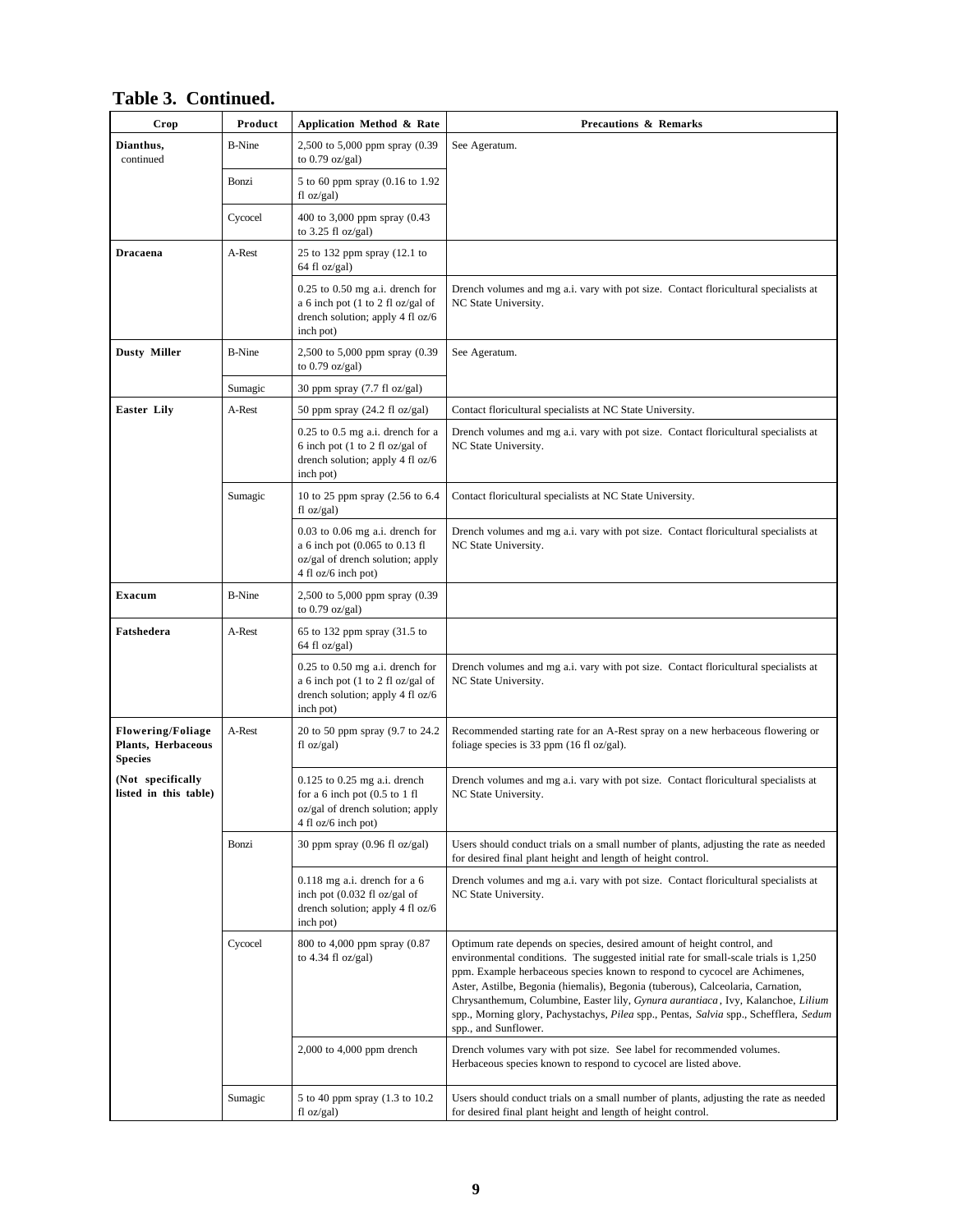| Crop                                                                          | Product       | Application Method & Rate                                                                                                                         | <b>Precautions &amp; Remarks</b>                                                                                                                                                                                                                                                                                                                                                            |
|-------------------------------------------------------------------------------|---------------|---------------------------------------------------------------------------------------------------------------------------------------------------|---------------------------------------------------------------------------------------------------------------------------------------------------------------------------------------------------------------------------------------------------------------------------------------------------------------------------------------------------------------------------------------------|
| <b>Flowering/Foliage</b><br>Plants, Herbaceous<br>Species, Continued          | Sumagic       | $0.1$ to 1 ppm drench $(0.026$ to<br>$0.26$ fl oz/gal)                                                                                            | Drench volumes and mg a.i. vary with pot size. Contact floricultural specialists at<br>NC State University.                                                                                                                                                                                                                                                                                 |
| <b>Flowering/Foliage</b>                                                      | A-Rest        | 50 ppm spray $(24.2 \text{ fl oz/gal})$                                                                                                           |                                                                                                                                                                                                                                                                                                                                                                                             |
| Plants, Woody<br><b>Species</b><br>(Not specifically<br>listed in this table) |               | $0.25$ mg a.i. drench for a 6<br>inch pot (1 fl oz/gal of drench<br>solution; apply 4 fl oz/6 inch<br>pot)                                        | Drench volumes and mg a.i. vary with pot size. Contact floricultural specialists at<br>NC State University.                                                                                                                                                                                                                                                                                 |
|                                                                               | <b>B-Nine</b> | 2,500 to 7,500 ppm spray (0.39<br>to $1.18$ oz/gal)                                                                                               | Two or more applications may be necessary if new growth begins to stretch or for<br>enhanced coloration.                                                                                                                                                                                                                                                                                    |
|                                                                               | Bonzi         | 50 ppm spray $(1.6 \text{ fl oz/gal})$                                                                                                            | Users should conduct trials on a small number of plants, adjusting the rate as needed<br>for desired final plant height and length of height control.                                                                                                                                                                                                                                       |
|                                                                               |               | $0.237$ mg a.i. drench for a 6<br>inch pot (0.064 fl oz/gal of<br>drench solution; apply 4 fl oz/6<br>inch pot)                                   | Drench volumes and mg a.i. vary with pot size. Contact floricultural specialists at<br>NC State University.                                                                                                                                                                                                                                                                                 |
|                                                                               | Cycocel       | 800 to 4,000 ppm spray (0.87<br>to $4.34$ fl oz/gal)                                                                                              | Optimum rate depends on species, desired amount of height control, and<br>environmental conditions. The suggested initial rate for small-scale trials is 1,250<br>ppm. Example woody species known to respond to cycocel are Baleria cristata,<br>Bougainvillea, Camellia, Gardenia, Fuchsia, Hollies, Hydrangea, Lantana,<br>Pseuderanthemum lactifolia, Rhododendron, and Roses (potted). |
|                                                                               |               | $2,000$ to $4,000$ ppm drench                                                                                                                     | Drench volumes vary with pot size. See label for recommended volumes. Woody<br>species known to respond to cycocel are listed above.                                                                                                                                                                                                                                                        |
|                                                                               | Sumagic       | 20 to 50 ppm spray (5.1 to 12.7<br>fl oz/gal)                                                                                                     | Users should conduct trials on a small number of plants, adjusting the rate as needed<br>for desired final plant height and length of height control.                                                                                                                                                                                                                                       |
|                                                                               |               | $0.5$ to 2 ppm drench $(0.13$ to<br>$0.52$ fl oz/gal)                                                                                             | Drench volumes and mg a.i. vary with pot size. Contact floricultural specialists at<br>NC State University.                                                                                                                                                                                                                                                                                 |
| Freesia                                                                       | Bonzi         | 100 to 300 ppm corm soak<br>(3.2 to 9.6 fl oz/gal)                                                                                                | Soak corms in the solution for 1 hour before planting.                                                                                                                                                                                                                                                                                                                                      |
| Gardenia                                                                      | A-Rest        | 50 ppm spray $(24.2 \text{ fl oz/gal})$                                                                                                           |                                                                                                                                                                                                                                                                                                                                                                                             |
|                                                                               |               | $0.25$ mg a.i. drench for a 6<br>inch pot (1 fl oz/gal of drench<br>solution; apply 4 fl oz/6 inch<br>pot)                                        | Drench volumes and mg a.i. vary with pot size. Contact floricultural specialists at<br>NC State University.                                                                                                                                                                                                                                                                                 |
|                                                                               | <b>B-Nine</b> | 5,000 ppm spray $(0.79 \text{ oz/gal})$                                                                                                           |                                                                                                                                                                                                                                                                                                                                                                                             |
| Geranium                                                                      | A-Rest        | 26 to 66 ppm spray (12.6 to 32<br>fl oz/gal)                                                                                                      | See Ageratum.                                                                                                                                                                                                                                                                                                                                                                               |
|                                                                               | Bonzi         | 5 to 20 ppm spray (0.16 to 0.64<br>$f1 oz/gal$ )                                                                                                  | Apply to zonal geraniums when new growth is 1.5 to 2 inches long. Apply to seed<br>geraniums approximately 2 to 4 weeks after transplanting.                                                                                                                                                                                                                                                |
|                                                                               | Cycocel       | 800 to 1,500 ppm spray (0.87<br>to $1.63$ fl oz/gal)                                                                                              | First application should be made 2 to 4 weeks after planting plugs or rooted cuttings<br>(after stems have started elongating). Multiple applications may be needed.                                                                                                                                                                                                                        |
|                                                                               | Sumagic       | 3 to 6 ppm spray (0.77 to 1.54<br>fl oz/gal) for cutting geraniums<br>and 2 to 4 ppm spray $(0.51)$ to<br>$1.02$ fl oz/gal) for seed<br>geraniums | See Ageratum.                                                                                                                                                                                                                                                                                                                                                                               |
| Gerbera Daisy                                                                 | A-Rest        | 25 to 132 ppm spray (12.1 to<br>64 fl oz/gal)                                                                                                     |                                                                                                                                                                                                                                                                                                                                                                                             |
|                                                                               |               | $0.25$ to $0.50$ mg a.i. drench for<br>a 6 inch pot (1 to 2 fl oz/gal of<br>drench solution; apply 4 fl oz/6<br>inch pot)                         | Drench volumes and mg a.i. vary with pot size. Contact floricultural specialists at<br>NC State University.                                                                                                                                                                                                                                                                                 |
|                                                                               | <b>B-Nine</b> | 1,200 to 5,000 ppm spray (0.18)<br>to $0.79$ oz/gal)                                                                                              |                                                                                                                                                                                                                                                                                                                                                                                             |
| Gloxinia                                                                      | <b>B-Nine</b> | 1,250 ppm spray $(0.19 \text{ oz/gal})$                                                                                                           | Phytotoxicity may occur at rates $>1,250$ ppm.                                                                                                                                                                                                                                                                                                                                              |
| Gomphrena                                                                     | <b>B-Nine</b> | 2,500 to 5,000 ppm spray (0.39<br>to $0.79$ oz/gal)                                                                                               | See Ageratum.                                                                                                                                                                                                                                                                                                                                                                               |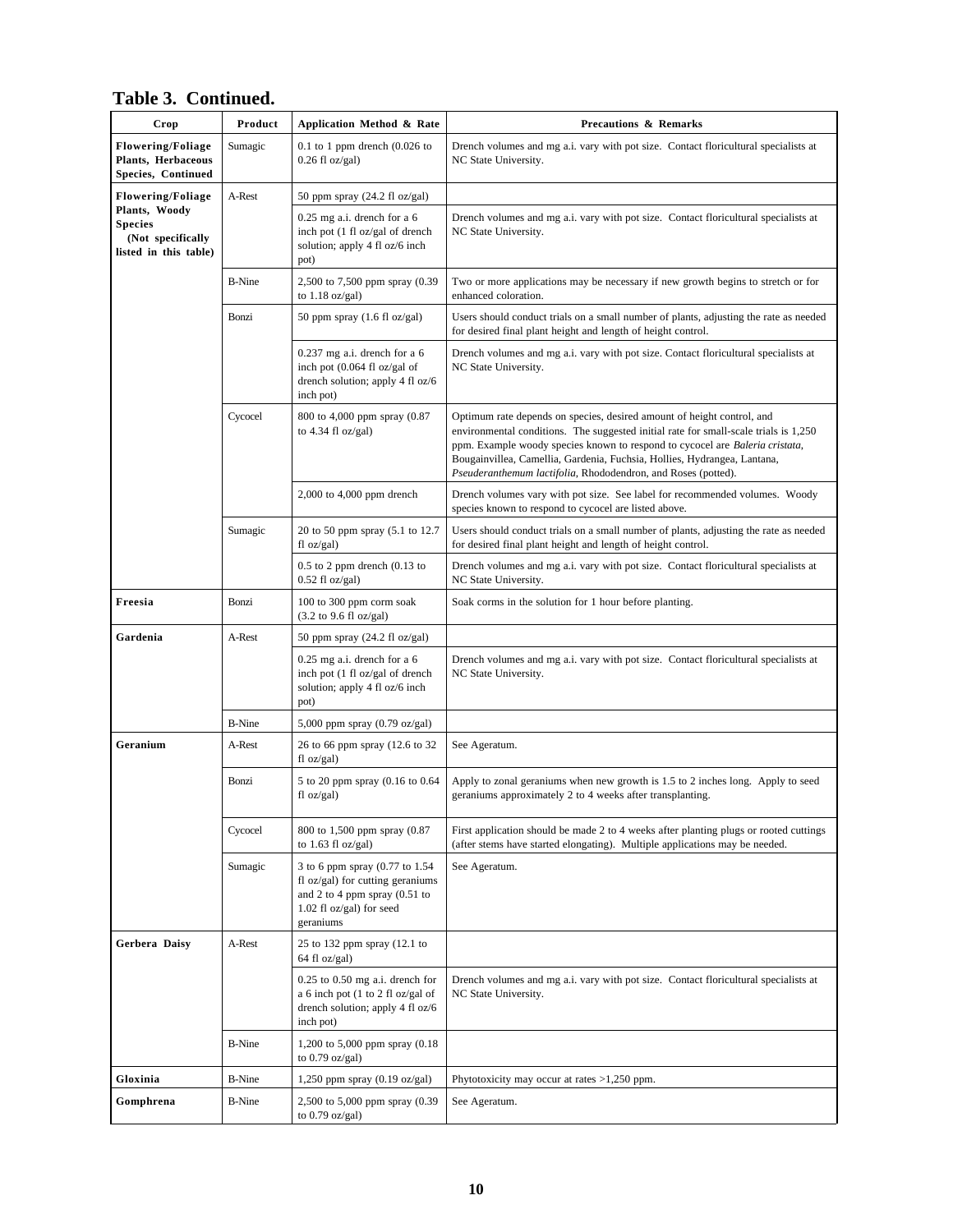| Crop                    | Product       | Application Method & Rate                                                                                                         | <b>Precautions &amp; Remarks</b>                                                                                                  |
|-------------------------|---------------|-----------------------------------------------------------------------------------------------------------------------------------|-----------------------------------------------------------------------------------------------------------------------------------|
| Gomphrena,<br>continued | Cycocel       | 400 to 3,000 ppm spray (0.43<br>to $3.25$ fl oz/gal)                                                                              | See Ageratum.                                                                                                                     |
| <b>Hibiscus</b>         | <b>B-Nine</b> | 2,500 to 5,000 ppm spray (0.39<br>to $0.79$ oz/gal)                                                                               |                                                                                                                                   |
|                         | Bonzi         | 30 to 150 ppm spray (0.96 to<br>4.8 fl $oz/gal$ )                                                                                 | Application should be made when laterals are 1 to 4 inches long. Single applications<br>control lateral growth for 3 to 6 months. |
|                         | Cycocel       | 200 to 600 ppm spray (0.22 to<br>$0.65$ fl oz/gal)                                                                                | Multiple applications starting prior to first pinch are recommended. Start with 460<br>ppm in trials.                             |
| Holly                   | A-Rest        | 50 ppm spray $(24.2 \text{ fl oz/gal})$                                                                                           |                                                                                                                                   |
|                         |               | $0.25$ mg a.i. drench for a 6<br>inch pot (1 fl oz/gal of drench<br>solution; apply 4 fl oz/6 inch<br>pot)                        | Drench volumes and mg a.i. vary with pot size. Contact floricultural specialists at<br>NC State University.                       |
| Hollyhock               | Sumagic       | 5 to 40 ppm spray (1.3 to 10.2)<br>$fl$ oz/gal)                                                                                   |                                                                                                                                   |
| Hyacinth                | Florel        | 1,000 ppm spray (3.24 fl<br>oz/gal)                                                                                               | Contact floricultural specialists at NC State University.                                                                         |
| <b>Hybrid Lily</b>      | Bonzi         | 250 to 500 ppm spray $(8.0 \text{ to }$<br>16.0 fl oz/gal)                                                                        | See Caladium.                                                                                                                     |
|                         |               | 1.183 to 2.366 mg a.i. drench<br>for a 6 inch pot $(0.32$ to $0.64$ fl<br>oz/gal of drench solution; apply<br>4 fl oz/6 inch pot) |                                                                                                                                   |
|                         | Bonzi         | $20$ to $30$ ppm bulb soak $(0.64)$<br>to $0.96$ fl oz/gal)                                                                       | Soak bulbs in the solution for 15 minutes prior to planting.                                                                      |
|                         | Sumagic       | 2.5 to 10 ppm spray (0.6 to 2.6<br>$fl$ oz/gal)                                                                                   |                                                                                                                                   |
|                         |               | 1 to 10 ppm bulb soak $(0.26$ to<br>$2.6 \text{ fl oz/gal}$                                                                       | Soak bulbs in the solution for 1 to 5 minutes prior to planting.                                                                  |
| Hydrangea               | A-Rest        | 50 ppm spray $(24.2 \text{ fl oz/gal})$                                                                                           |                                                                                                                                   |
|                         |               | $0.25$ mg a.i. drench for a 6<br>inch pot (1 fl oz/gal of drench<br>solution; apply 4 fl oz/6 inch<br>pot)                        | Drench volumes and mg a.i. vary with pot size. Contact floricultural specialists at<br>NC State University.                       |
|                         | <b>B-Nine</b> | 2,500 to 7,500 ppm spray (0.39)<br>to $1.18$ oz/gal)                                                                              | Contact floricultural specialists at NC State University.                                                                         |
| <b>Hypoestes</b>        | Cycocel       | 400 to 3,000 ppm spray (0.43)<br>to $3.25$ fl oz/gal)                                                                             | See Ageratum.                                                                                                                     |
| Impatiens               | A-Rest        | 10 to 44 ppm spray (4.8 to 21.3<br>$fl$ oz/gal)                                                                                   | See Ageratum.                                                                                                                     |
|                         | Bonzi         | 5 to 45 ppm spray (1.44 to 2.02)<br>fl oz/gal)                                                                                    |                                                                                                                                   |
|                         | Sumagic       | 5 to 10 ppm spray (1.28 to 2.56)<br>$f1 oz/gal$ )                                                                                 |                                                                                                                                   |
| Jerusalem Cherry        | Cycocel       | 400 to 3,000 ppm spray (0.43<br>to $3.25$ fl oz/gal)                                                                              | See Ageratum.                                                                                                                     |
| Kalanchoe               | <b>B-Nine</b> | 1,200 to 5,000 ppm spray (0.18)<br>to $0.79$ oz/gal)                                                                              | Phytotoxicity possible if B-Nine accumulates in cupped areas of certain cupped-<br>leafed varieties.                              |
| Liatris                 | A-Rest        | 25 to 132 ppm spray (12.1 to<br>64 fl oz/gal)                                                                                     |                                                                                                                                   |
|                         |               | $0.25$ to $0.50$ mg a.i. drench for<br>a 6 inch pot (1 to 2 fl oz/gal of<br>drench solution; apply 4 fl oz/6<br>inch pot)         | Drench volumes and mg a.i. vary with pot size. Contact floricultural specialists at<br>NC State University.                       |
|                         | <b>B-Nine</b> | 2,500 to 5,000 ppm spray (0.39)<br>to $0.79$ oz/gal)                                                                              |                                                                                                                                   |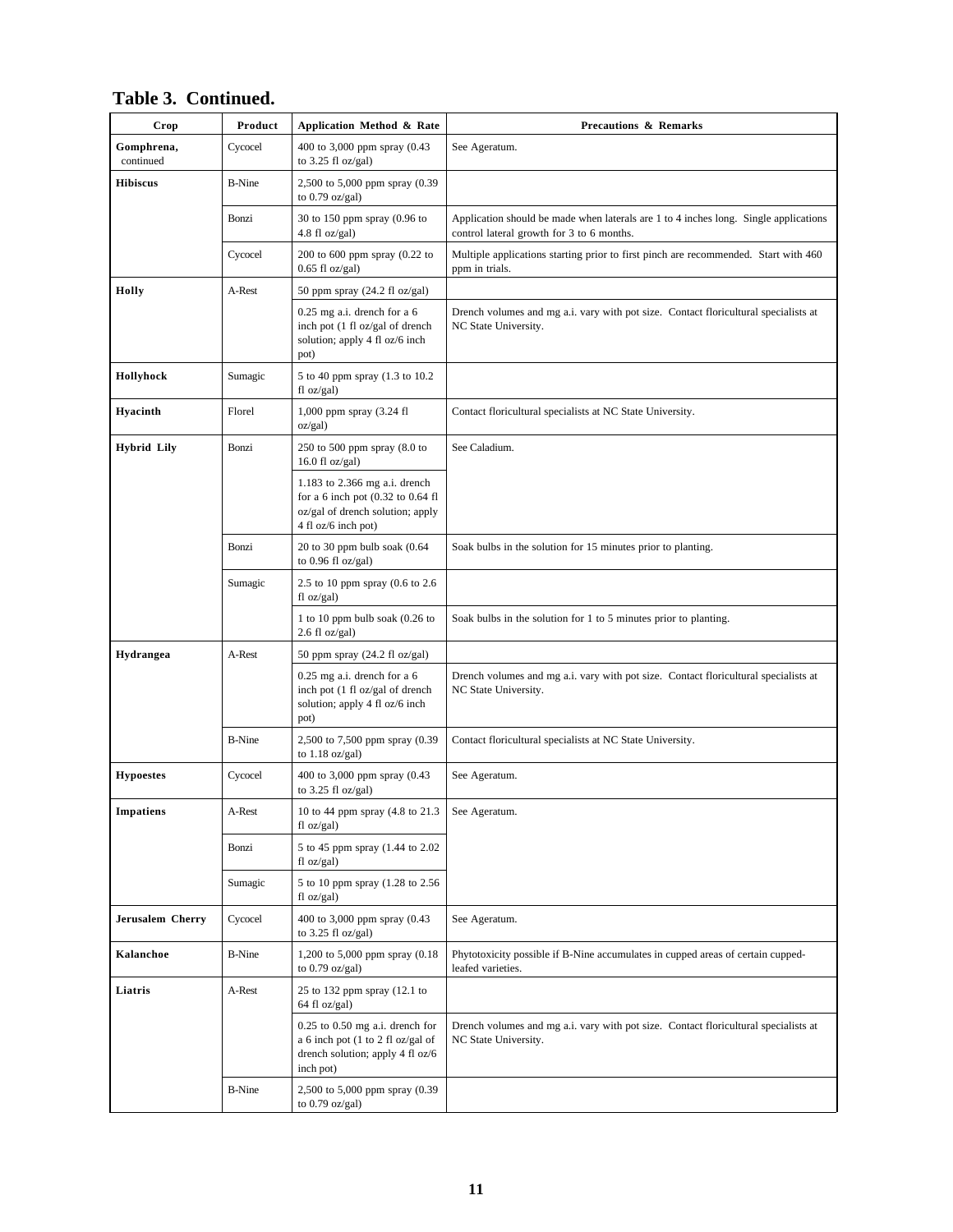| Crop                             | Product       | Application Method & Rate                                                                                                 | <b>Precautions &amp; Remarks</b>                                                                            |  |  |
|----------------------------------|---------------|---------------------------------------------------------------------------------------------------------------------------|-------------------------------------------------------------------------------------------------------------|--|--|
| Marigold                         | A-Rest        | 13 to 33 ppm spray (6.3 to 16<br>$f1 oz/gal$ )                                                                            | See Ageratum.                                                                                               |  |  |
|                                  | <b>B-Nine</b> | 2,500 to 5,000 ppm spray (0.39<br>to $0.79$ oz/gal)                                                                       |                                                                                                             |  |  |
|                                  | Bonzi         | 10 to 60 ppm spray $(0.32$ to<br>$1.92$ fl oz/gal)                                                                        |                                                                                                             |  |  |
|                                  | Cycocel       | 400 to 3,000 ppm spray (0.43<br>to $3.25$ fl oz/gal)                                                                      |                                                                                                             |  |  |
|                                  | Sumagic       | 10 to 20 ppm spray (2.56 to<br>$5.12$ fl oz/gal)                                                                          |                                                                                                             |  |  |
| Monarda                          | Sumagic       | 15 to 30 ppm spray (3.8 to 7.7<br>$fl$ oz/gal)                                                                            |                                                                                                             |  |  |
| Monstera                         | A-Rest        | 25 to 132 ppm spray (12.1 to<br>64 fl oz/gal)                                                                             |                                                                                                             |  |  |
|                                  |               | $0.25$ to $0.50$ mg a.i. drench for<br>a 6 inch pot (1 to 2 fl oz/gal of<br>drench solution; apply 4 fl oz/6<br>inch pot) | Drench volumes and mg a.i. vary with pot size. Contact floricultural specialists at<br>NC State University. |  |  |
| Montbretia                       | Bonzi         | 20 to 30 ppm corm soak (0.64<br>to $0.96$ fl oz/gal)                                                                      | Soak corms in the solution for 15 minutes prior to planting.                                                |  |  |
| <b>Nasturtium</b>                | Cycocel       | 400 to 3,000 ppm spray (0.43<br>to $3.25$ fl oz/gal)                                                                      |                                                                                                             |  |  |
| Nepthytis, Green<br>& Green Gold | A-Rest        | 25 to 132 ppm spray (12.1 to<br>64 fl oz/gal)                                                                             |                                                                                                             |  |  |
|                                  |               | $0.25$ to $0.50$ mg a.i. drench for<br>a 6 inch pot (1 to 2 fl oz/gal of<br>drench solution; apply 4 fl oz/6<br>inch pot) | Drench volumes and mg a.i. vary with pot size. Contact floricultural specialists at<br>NC State University. |  |  |
| Pansy                            | A-Rest        | 3 to 15 ppm spray (1.5 to 7.3 fl<br>oz/gal)                                                                               | See Ageratum.                                                                                               |  |  |
|                                  | Bonzi         | 1 to 15 ppm spray (0.03 to 0.48<br>fl oz/gal)                                                                             |                                                                                                             |  |  |
|                                  | Sumagic       | 1 to 6 ppm spray (0.26 to 1.54<br>$fl$ oz/gal)                                                                            |                                                                                                             |  |  |
| Petunia                          | A-Rest        | 10 to 26 ppm spray (4.8 to 12.6)<br>$fl$ oz/gal)                                                                          | See Ageratum.                                                                                               |  |  |
|                                  | <b>B-Nine</b> | 2,500 to 5,000 ppm spray (0.39<br>to $0.79$ oz/gal)                                                                       |                                                                                                             |  |  |
|                                  | Bonzi         | 5 to 60 ppm spray (0.16 to 1.92<br>$fl$ oz/gal)                                                                           |                                                                                                             |  |  |
|                                  | Sumagic       | 25 to 50 ppm spray (6.4 to<br>12.79 fl oz/gal)                                                                            |                                                                                                             |  |  |
| Philodendron                     | A-Rest        | 25 to 132 ppm spray (12.1 to<br>64 fl oz/gal)                                                                             |                                                                                                             |  |  |
|                                  |               | $0.25$ to $0.50$ mg a.i. drench for<br>a 6 inch pot (1 to 2 fl oz/gal of<br>drench solution; apply 4 fl oz/6<br>inch pot) | Drench volumes and mg a.i. vary with pot size. Contact floricultural specialists at<br>NC State University. |  |  |
| Phlox                            | <b>B-Nine</b> | 2,500 to 5,000 ppm spray (0.39)<br>to $0.79$ oz/gal)                                                                      | See Ageratum.                                                                                               |  |  |
| Pilea                            | A-Rest        | 25 to 132 ppm spray (12.1 to<br>64 fl oz/gal)                                                                             |                                                                                                             |  |  |
|                                  |               | $0.25$ to $0.50$ mg a.i. drench for<br>a 6 inch pot (1 to 2 fl oz/gal of<br>drench solution; apply 4 fl oz/6<br>inch pot) | Drench volumes and mg a.i. vary with pot size. Contact floricultural specialists at<br>NC State University. |  |  |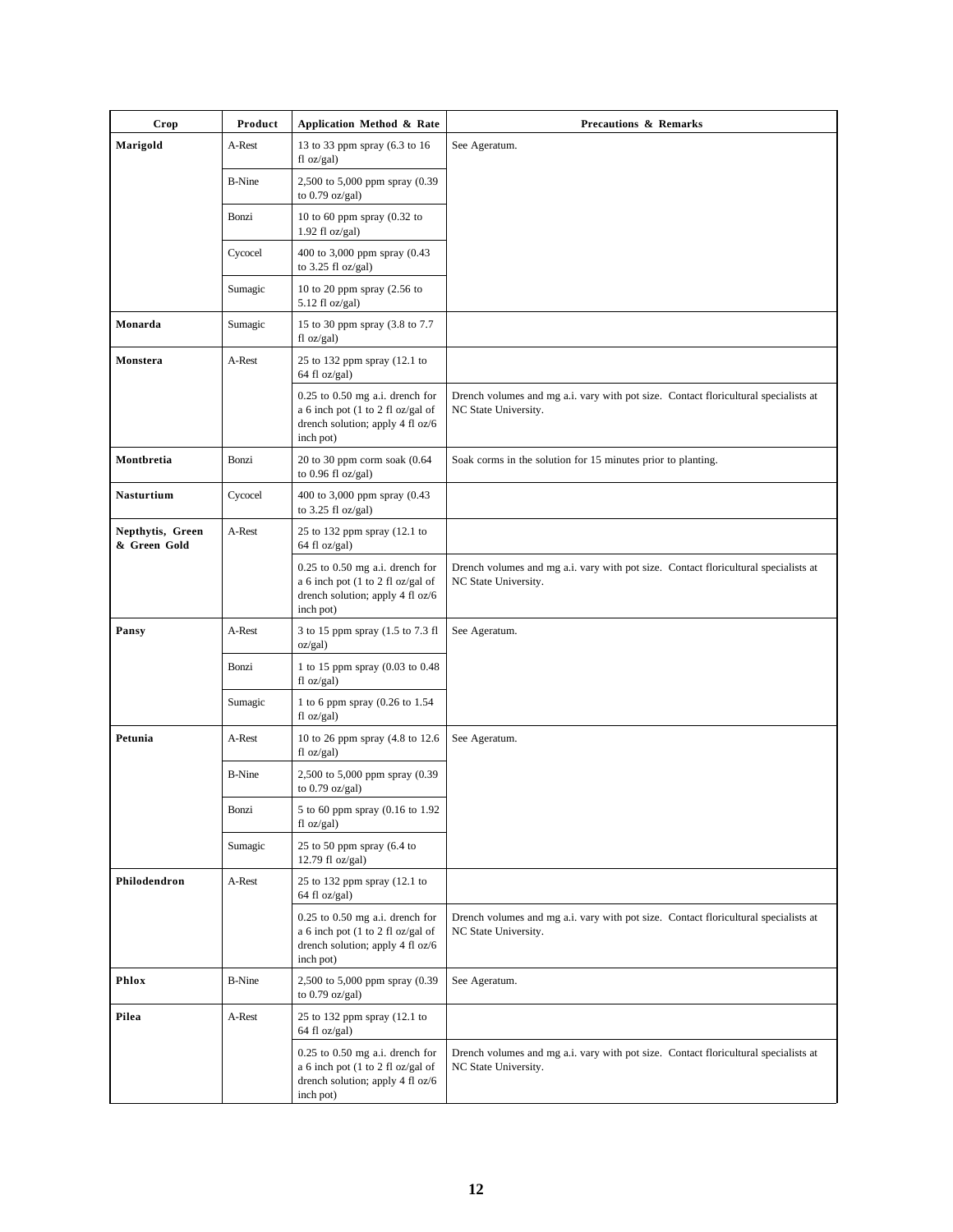| Crop                              | Product               | Application Method & Rate                                                                                                                       | <b>Precautions &amp; Remarks</b>                                                                                                                                                                                                                      |  |  |
|-----------------------------------|-----------------------|-------------------------------------------------------------------------------------------------------------------------------------------------|-------------------------------------------------------------------------------------------------------------------------------------------------------------------------------------------------------------------------------------------------------|--|--|
| Poinsettia                        | A-Rest                | $0.06$ to $0.25$ mg a.i. drench for<br>a 6 inch pot $(0.25$ to 1 fl oz/gal<br>of drench solution; apply 4 fl<br>$oz/6$ inch pot)                | Contact floricultural specialists at NC State University.                                                                                                                                                                                             |  |  |
|                                   | <b>B-Nine</b>         | 2,000 to 3,000 ppm spray (0.31<br>to $0.47$ oz/gal)                                                                                             | Not effective in our studies.                                                                                                                                                                                                                         |  |  |
|                                   | $B-Nine +$<br>Cycocel | 800 to 2,500 ppm B-Nine<br>$(0.13 \text{ to } 0.39 \text{ oz/gal}) + 1,000 \text{ to}$<br>1,500 ppm Cycocel $(1.08$ to<br>1.63 fl oz/gal) spray | Use the higher rates of this tank mix spray on stock plants and for finishing crops in<br>very warm regions. Outside of very warm areas, growers should use the lower<br>rates. Too late of an application can delay flowering and reduce bract size. |  |  |
|                                   | Bonzi                 | 10 to 30 ppm spray $(0.32$ to<br>$0.96$ fl oz/gal)                                                                                              | Contact floricultural specialists at NC State University.                                                                                                                                                                                             |  |  |
|                                   |                       | $0.237$ to $0.473$ mg a.i. drench<br>for a 6 inch pot (0.064 to 0.128)<br>fl oz/gal of drench solution;<br>apply 4 fl oz/6 inch pot)            | Drench volume and mg a.i. vary with pot size. Consult the label for recommended<br>volumes.                                                                                                                                                           |  |  |
|                                   | Cycocel               | 800 to 1,500 ppm spray (0.87<br>to $1.63$ fl oz/gal)                                                                                            | For natural season crops in N.C., do not apply cycocel after Nov. 1. Late<br>applications can reduce bract size and delay flowering.                                                                                                                  |  |  |
|                                   |                       | 3,000 to 4,000 ppm drench<br>$(3.25$ to 4.34 fl oz/gal of<br>drench solution)                                                                   | Drench volume varies with pot size. Consult the label for recommended volumes.                                                                                                                                                                        |  |  |
|                                   | Sumagic               | 2.5 to 10 ppm spray $(0.64)$ to<br>$2.56$ fl oz/gal)                                                                                            | Contact floricultural specialists at NC State University.                                                                                                                                                                                             |  |  |
| Portulaca                         | A-Rest                | 7 to 26 ppm spray (3.4 to 12.6)<br>fl oz/gal)                                                                                                   | See Ageratum                                                                                                                                                                                                                                          |  |  |
|                                   | Sumagic               | 15 to 30 ppm spray (3.8 to 7.7<br>fl oz/gal)                                                                                                    |                                                                                                                                                                                                                                                       |  |  |
| Pothos                            | A-Rest                | 25 to 132 ppm spray (12.1 to<br>64 fl oz/gal)                                                                                                   |                                                                                                                                                                                                                                                       |  |  |
|                                   |                       | $0.25$ to $0.50$ mg a.i. drench for<br>a 6 inch pot (1 to 2 fl oz/gal of<br>drench solution; apply 4 fl oz/6<br>inch pot)                       | Drench volumes and mg a.i. vary with pot size. Contact floricultural specialists at<br>NC State University.                                                                                                                                           |  |  |
| <b>Purple</b><br>Cone flower      | Sumagic               | 30 to 40 ppm spray (7.7 to 10.2)<br>fl oz/gal)                                                                                                  |                                                                                                                                                                                                                                                       |  |  |
| <b>Purple Passion</b><br>(Gynura) | A-Rest                | 26 to 132 ppm spray (12.6 to<br>64 fl oz/gal)                                                                                                   |                                                                                                                                                                                                                                                       |  |  |
| aurantiaca)                       |                       | $0.25$ to $0.50$ mg a.i. drench for<br>a 6 inch pot (1 to 2 fl oz/gal of<br>drench solution; apply 4 fl oz/6<br>inch pot)                       | Drench volumes and mg a.i. vary with pot size. Contact floricultural specialists at<br>NC State University.                                                                                                                                           |  |  |
| Salvia                            | A-Rest                | 10 to 26 ppm spray (4.8 to 12.6<br>fl oz/gal)                                                                                                   | See Ageratum.                                                                                                                                                                                                                                         |  |  |
|                                   | <b>B-Nine</b>         | 2,500 to 5,000 ppm spray (0.39)<br>to $0.79$ oz/gal)                                                                                            |                                                                                                                                                                                                                                                       |  |  |
|                                   | Bonzi                 | 5 to 60 ppm spray (0.16 to 1.92<br>fl oz/gal)                                                                                                   |                                                                                                                                                                                                                                                       |  |  |
|                                   | Cycocel               | 400 to 3,000 ppm spray (0.43<br>to $3.25$ fl oz/gal)                                                                                            |                                                                                                                                                                                                                                                       |  |  |
|                                   | Sumagic               | 5 to 10 ppm spray (1.28 to 2.56)<br>fl oz/gal)                                                                                                  |                                                                                                                                                                                                                                                       |  |  |
| Schefflera                        | A-Rest                | 25 to 132 ppm spray (12.1 to<br>64 fl oz/gal)                                                                                                   |                                                                                                                                                                                                                                                       |  |  |
|                                   |                       | $0.25$ to $0.50$ mg a.i. drench for<br>a 6 inch pot (1 to 2 fl oz/gal of<br>drench solution; apply 4 fl oz/6<br>inch pot)                       | Drench volumes and mg a.i. vary with pot size. Contact floricultural specialists at<br>NC State University.                                                                                                                                           |  |  |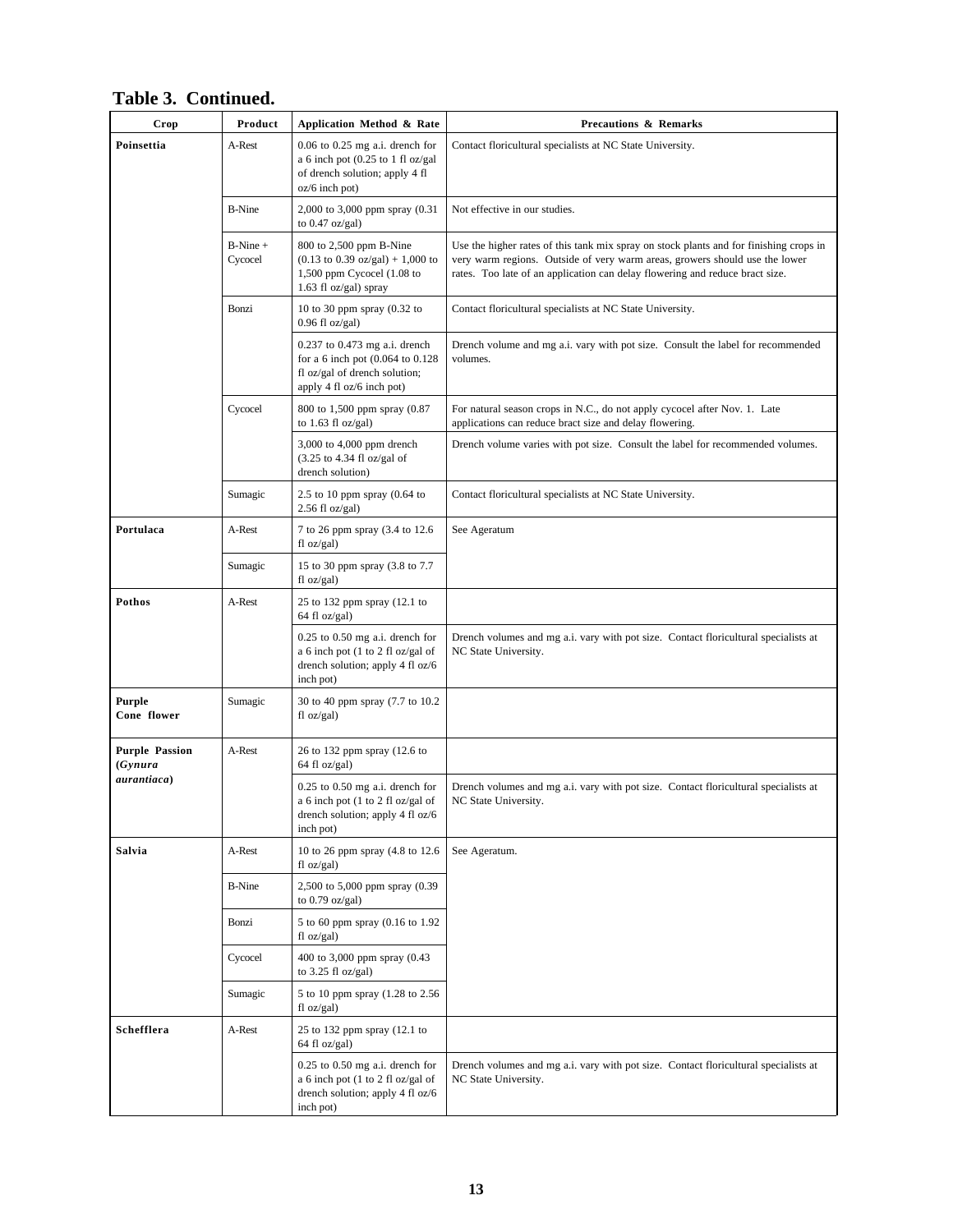| Crop                                                        | Product       | Application Method & Rate                                                                                                       | <b>Precautions &amp; Remarks</b>                                                                            |  |  |
|-------------------------------------------------------------|---------------|---------------------------------------------------------------------------------------------------------------------------------|-------------------------------------------------------------------------------------------------------------|--|--|
| <b>Shasta Daisy</b>                                         | Sumagic       | 15 to 30 ppm spray (3.8 to 7.7<br>f1 oz/gal                                                                                     |                                                                                                             |  |  |
| Snapdragon                                                  | A-Rest        | 10 to 26 ppm spray (4.8 to 12.6)<br>fl oz/gal)                                                                                  | See Ageratum.                                                                                               |  |  |
|                                                             | Bonzi         | 5 to 90 ppm spray (0.16 to 2.88)<br>fl oz/gal)                                                                                  |                                                                                                             |  |  |
|                                                             | Sumagic       | 25 to 50 ppm spray $(6.4 \text{ to }$<br>12.79 fl oz/gal)                                                                       |                                                                                                             |  |  |
| Speedwell<br>(Veronica)                                     | Sumagic       | 20 to 40 ppm spray (5.1 to 10.2)<br>fl oz/gal)                                                                                  |                                                                                                             |  |  |
| <b>Sunflower</b>                                            | Cycocel       | 400 to 3,000 ppm spray (0.43<br>to $3.25$ fl oz/gal)                                                                            |                                                                                                             |  |  |
| A-Rest<br>Tulip                                             |               | $0.125$ to $0.5$ mg a.i. drench for<br>a 6 inch pot (0.5 to 2 fl oz/gal<br>of drench solution; apply 4 fl<br>$oz/6$ inch pot)   | Drench volumes and mg a.i. vary with pot size. Contact floricultural specialists at<br>NC State University. |  |  |
|                                                             | Bonzi         | 0.591 to 4.732 mg a.i. drench<br>for a 6 inch pot $(0.16$ to 1.28 fl<br>oz/gal of drench solution; apply<br>4 fl oz/6 inch pot) | Drench volumes and mg a.i. vary with pot size.                                                              |  |  |
|                                                             |               | 2 to 5 ppm bulb soak (0.064 to<br>$0.16$ fl oz/gal)                                                                             | Soak bulbs for 1 hour prior to planting.                                                                    |  |  |
| Verbena                                                     | <b>B-Nine</b> | 2,500 to 5,000 ppm spray (0.39<br>to 0.79 oz/gal)                                                                               | See Ageratum.                                                                                               |  |  |
|                                                             | Cycocel       | 400 to 3,000 ppm spray (0.43<br>to $3.25$ fl oz/gal)                                                                            |                                                                                                             |  |  |
| Vinca<br>(Catharanthus)                                     | A-Rest        | 5 to 18 ppm spray (2.4 to 8.7 fl<br>oz/gal)                                                                                     | See Ageratum.                                                                                               |  |  |
|                                                             | <b>B-Nine</b> | 2,500 to 5,000 ppm spray (0.39<br>to $0.79$ oz/gal)                                                                             |                                                                                                             |  |  |
|                                                             | Cycocel       | 400 to 3,000 ppm spray (0.43<br>to $3.25$ fl oz/gal)                                                                            |                                                                                                             |  |  |
|                                                             | Sumagic       | 1 to 3 ppm spray (0.26 to 0.77<br>fl oz/gal)                                                                                    |                                                                                                             |  |  |
| Viola                                                       | Sumagic       | 1 to 5 ppm spray (0.26 to 1.28)<br>fl oz/gal)                                                                                   | See Ageratum.                                                                                               |  |  |
| <b>Wandering Jew</b>                                        | A-Rest        | 26 to 132 ppm spray (12.6 to<br>64 fl oz/gal)                                                                                   |                                                                                                             |  |  |
| Woody Landscape                                             | A-Rest        | 50 ppm spray (24.2 fl oz/gal)                                                                                                   |                                                                                                             |  |  |
| <b>Plants</b><br>(Not specifically<br>listed in this table) |               | $0.25$ mg a.i. drench for a 6<br>inch pot (1 fl oz/gal of drench<br>solution; apply 4 fl oz/6 inch<br>pot)                      | Drench volumes and mg a.i. vary with pot size. Contact floricultural specialists at<br>NC State University. |  |  |
|                                                             | Bonzi         | $0.473$ mg a.i. drench for a 6<br>inch pot (0.128 fl oz/gal of<br>drench solution; apply 4 fl oz/6<br>inch pot)                 | See Bedding Plants                                                                                          |  |  |
|                                                             |               | 100 ppm spray $(3.2 \text{ fl oz/gal})$                                                                                         |                                                                                                             |  |  |
| Zinnia                                                      | A-Rest        | 7 to 26 ppm spray (3.4 to 12.6)<br>fl oz/gal)                                                                                   | See Ageratum.                                                                                               |  |  |
|                                                             | <b>B-Nine</b> | 2,500 to 5,000 ppm spray (0.39<br>to $0.79$ oz/gal)                                                                             |                                                                                                             |  |  |
|                                                             | Bonzi         | 5 to 45 ppm spray (0.16 to 1.45<br>fl oz/gal)                                                                                   |                                                                                                             |  |  |
|                                                             | Cycocel       | 400 to 3,000 ppm spray (0.43<br>to $3.25$ fl oz/gal)                                                                            |                                                                                                             |  |  |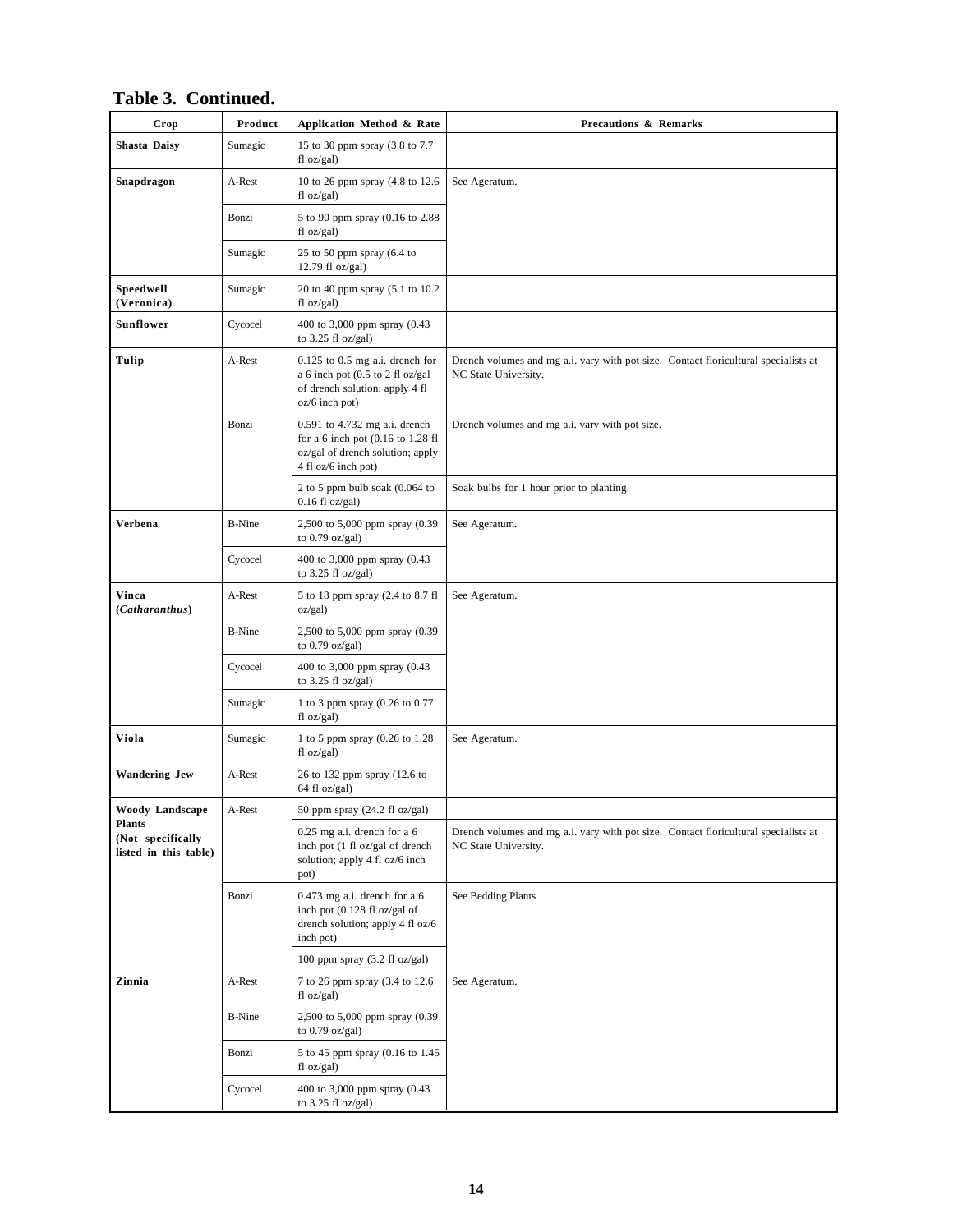#### *(Text continued from page 4)*

 of solution per plant/pot, but usually at lower concentrations than a spray or dip. Drenches can take more time to apply than sprays, and require exact metering of volume delivered per pot. There are machines available that automatically deliver exact volumes to automate drenching procedures.

Roots: Apply directly to the roots / underground portion of the plant. This method is restricted to plants such as dahlia tubers that are potted by the grower. Growth retardants can be applied as a dip or soak in solution to roots, bulbs, corms, tubers, or crowns. An example is a Bonzi® dip, which is labeled as a preplant soak for amaryllis, caladiums, calla lily, daffodil, freesias, hybrid lily, montbretia, tulips, and other bulb species. One major problem with bulb soaks noted in research with Easter lilies has been inconsistent results and high plant-to-plant variability in response.

**Dosage**: Read the label; do not guess on dosage. Keep in mind that a dosage is the product of [concentration of solution applied]  $\times$  [volume] of solution applied]. If either are incorrect, results could be unpredictable, un-repeatable, and unacceptable.

**Application Technique**: As with the target tissue, the method of delivering the growth retardant depends on both the chemical used and the plant species to be treated.

Dips: With some plants it is possible to dip the plant shoot, or underground portion (bulb, corm) into a growth retardant solution prior to potting. This method is labeled and is very effective for applying B-Nine® to the shoots of rooted chrysanthemums just prior to potting. This is fairly accurate, if each plant remains in the solution for the same amount of time, and if each plant has approximately the same size shoot/ bulb. Unfortunately, this method is not feasible with many of the crops grown, and dipping plants in a common solution could result in the spread of disease organisms.

Drenches: Applying a growth retardant in a drench form is fairly easy. Measure out a known amount of chemical, add it to a known volume of water, and apply a known volume of the drench to each pot / plant. Do not apply any plant growth regulator through an irrigation system, unless the label lists chmigation as a legal application technique. Currently, it is legal to apply A-Rest® through drip, overhead boom, sprinkler, and flood (subirrigation) systems. Consult the label for specific application recommendations.

Sprays: Spray applications can be more difficult to apply evenly. Some chemical labels recommend to "spray to runoff"; that is, spray each plant until spray visibly just begins to drip off of the foliage. Depending on the size of the plant, the sprayer's objectivity, and other factors, varying amounts of chemical will be applied to each plant. It is much safer and more accurate to base spray application on areas, not plants. What does that mean? Apply a known volume of spray to a known area (square footage), regardless of how many plants are in that known area. The general recommendation is to apply 1 /2 gallon per 100 ft<sup>2</sup>. This volume is sufficient to comfortably walk 25 feet while spraying a 4 foot-wide bench, thus the basis for the recommendation. If the area is sprayed evenly, it assures that each pot will receive the same amount of spray (the amount is easy to calculate, too), regardless of how many containers are in the area. Unless growers measure out the spray applied to each pot (or calibrate your output rate and time the spray for each pot while maintaining a constant tank pressure), there is no other way to evenly apply the spray over your plants.

When addressing height control in greenhouse crops, remember to evaluate all available possibilities and to base decisions on cost, quality, and best management practices. If chemical control is the most feasible choice, make applications correctly and accurately. Chemical costs (based on product costs at time of publication) of spray and drench applications are given in Table 4. Uniformity and consistency are crucial to attain predictable and desirable results. Also remember that growth regulators are regarded as pesticides and that it is a violation of Federal and State Law to use these products in a manner inconsistent with their labels.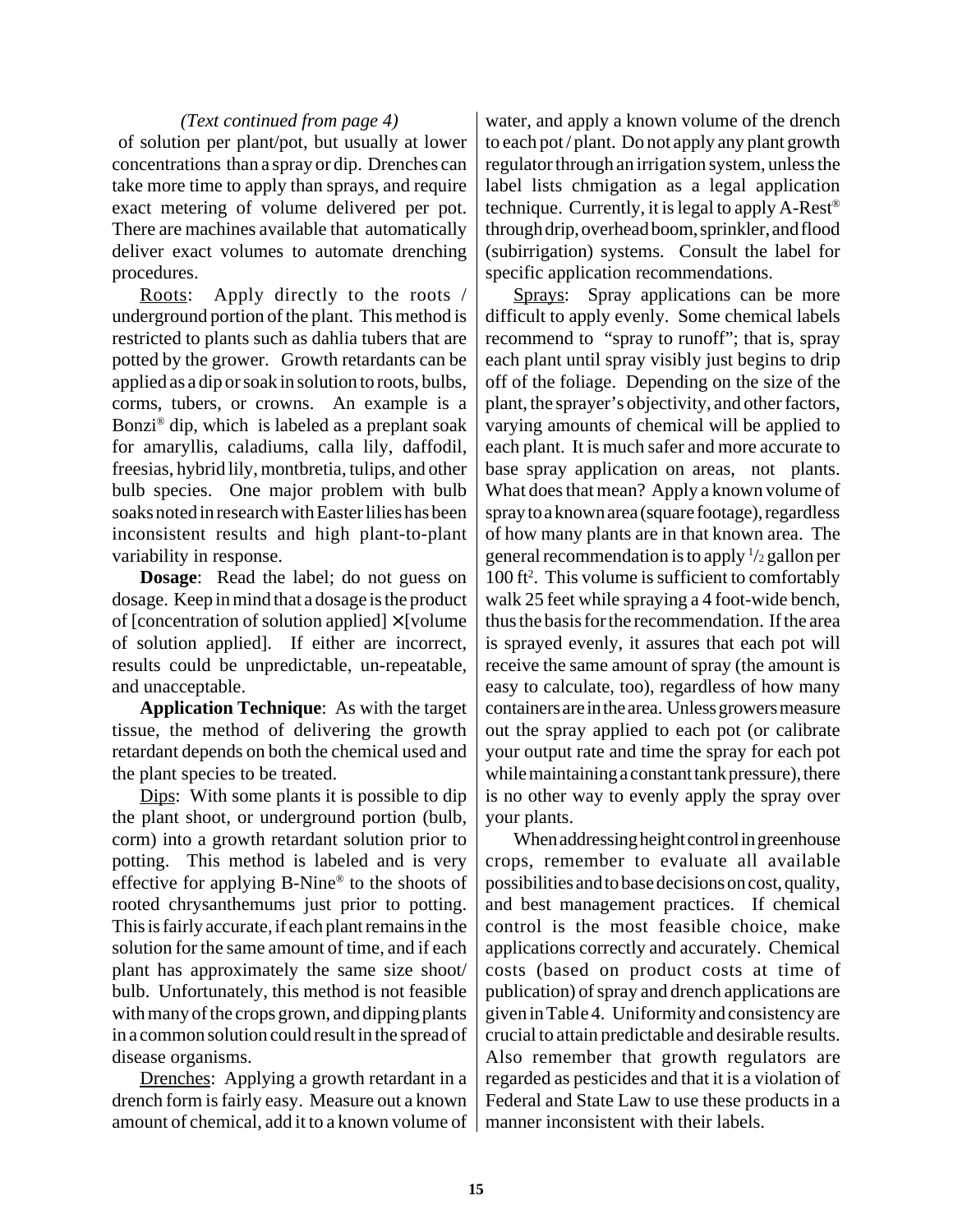|                                             |                                             | Spray applications                                                                       |                                                                                           | Drench applications                                                                                |                                  |                                                                                       |                                         |  |
|---------------------------------------------|---------------------------------------------|------------------------------------------------------------------------------------------|-------------------------------------------------------------------------------------------|----------------------------------------------------------------------------------------------------|----------------------------------|---------------------------------------------------------------------------------------|-----------------------------------------|--|
| Chemical<br>and cost <sup>Z</sup><br>A-Rest | Conc.<br>applied<br>(ppm)<br>$\overline{2}$ | Amount of<br>chemical<br>needed for<br>10 gallons<br>of spray <sup>Y</sup><br>9.7 fl oz. | Cost per<br>$100 \text{ ft}^2 \text{ of}$<br>bench area<br>sprayed <sup>x</sup><br>\$0.97 | Milligrams<br>of active<br>ingredient<br>per 6 inch<br>pot<br>0.125                                | Conc.<br>applied<br>(ppm)<br>1.1 | Fluid oz. of<br>chemical<br>needed for 10<br>gallons of<br>drench<br>solution<br>5.12 | Cost per 100<br>six inch pots<br>\$3.13 |  |
| \$64 per<br>quart                           | 5                                           | 24.2 fl oz.                                                                              | \$2.42                                                                                    | 0.25                                                                                               | 2.1                              | 10.25                                                                                 | \$6.40                                  |  |
|                                             | 10                                          | $48.5$ fl oz.                                                                            | \$4.85                                                                                    | 0.375                                                                                              | 3.2                              | 15.37                                                                                 | \$9.61                                  |  |
|                                             | 26                                          | 4 quarts                                                                                 | \$12.61                                                                                   | 0.50                                                                                               | 4.2                              | 20.49                                                                                 | \$12.81                                 |  |
|                                             | 33                                          | 5 quarts                                                                                 | \$16.00                                                                                   |                                                                                                    |                                  |                                                                                       |                                         |  |
|                                             | 66                                          | 10 quarts                                                                                | \$32.00                                                                                   | NOTE: A-Rest drench figures are based on applying 4<br>fluid oz. of drench per 6 inch pot.         |                                  |                                                                                       |                                         |  |
|                                             | 132                                         | 20 quarts                                                                                | \$64.00                                                                                   |                                                                                                    |                                  |                                                                                       |                                         |  |
| <b>B-Nine</b><br>\$342 per<br>5 pounds      | 750                                         | $1.18$ oz.                                                                               | \$0.25                                                                                    |                                                                                                    |                                  |                                                                                       |                                         |  |
|                                             | 2,500                                       | $3.93$ oz.                                                                               | \$0.84                                                                                    |                                                                                                    |                                  |                                                                                       |                                         |  |
|                                             | 5,000                                       | 7.85 oz.                                                                                 | \$1.68                                                                                    |                                                                                                    |                                  |                                                                                       |                                         |  |
| Bonzi                                       | 2                                           | $0.64$ fl oz.                                                                            | \$0.11                                                                                    | 0.1183                                                                                             | $\mathbf{1}$                     | 0.32                                                                                  | \$0.34                                  |  |
| \$109 per<br>quart                          | 5                                           | $1.60$ fl oz.                                                                            | \$0.27                                                                                    | 0.2366                                                                                             | $\overline{c}$                   | 0.64                                                                                  | \$0.68                                  |  |
|                                             | 10                                          | 3.20 fl oz.                                                                              | \$0.55                                                                                    | 0.4732                                                                                             | 4                                | 1.28                                                                                  | \$1.36                                  |  |
|                                             | 20                                          | 6.40 fl oz.                                                                              | \$1.09                                                                                    | 0.5915                                                                                             | 5                                | 1.60                                                                                  | \$1.70                                  |  |
|                                             | 30                                          | 9.60 fl oz.                                                                              | \$1.64                                                                                    | 1.1835                                                                                             | 10                               | 3.20                                                                                  | \$3.41                                  |  |
|                                             | 45                                          | 14.40 fl oz.                                                                             | \$2.45                                                                                    | 1.7744                                                                                             | 15                               | 4.80                                                                                  | \$5.11                                  |  |
|                                             | 60                                          | 19.20 fl oz.                                                                             | \$3.27                                                                                    | 2.3659                                                                                             | 20                               | 6.40                                                                                  | \$6.81                                  |  |
|                                             |                                             |                                                                                          |                                                                                           | NOTE: Bonzi drench figures are based on applying 4<br>fluid oz. of drench per 6 inch pot.          |                                  |                                                                                       |                                         |  |
| Cycocel<br>\$71 per<br>quart                | 750                                         | 8.14 fl oz.                                                                              | \$0.90                                                                                    | 354.88                                                                                             | 2,000                            | 21.7                                                                                  | \$22.56                                 |  |
|                                             | 1,500                                       | 16.27 fl oz.                                                                             | \$1.81                                                                                    | 532.32                                                                                             | 3,000                            | 32.5                                                                                  | \$33.85                                 |  |
|                                             | 2,000                                       | 21.69 fl oz.                                                                             | \$2.41                                                                                    | 709.76                                                                                             | 4,000                            | 43.4                                                                                  | \$45.13                                 |  |
|                                             |                                             |                                                                                          |                                                                                           | <b>NOTE:</b> Cycocel drench figures are based on applying<br>6 fluid oz. of drench per 6 inch pot. |                                  |                                                                                       |                                         |  |
| Florel                                      | 500                                         | 16.19 fl oz.                                                                             | \$0.57                                                                                    |                                                                                                    |                                  |                                                                                       |                                         |  |
| \$22.50<br>per quart                        | 1,000                                       | 32.37 fl oz.                                                                             | \$1.14                                                                                    |                                                                                                    |                                  |                                                                                       |                                         |  |
|                                             | 2,000                                       | 64.74 fl oz.                                                                             | \$2.28                                                                                    |                                                                                                    |                                  |                                                                                       |                                         |  |
| Sumagic<br>\$110 per<br>quart               | 2                                           | 5.12 fl oz.                                                                              | \$0.80                                                                                    | 0.03                                                                                               | 0.25                             | 0.65                                                                                  | \$0.70                                  |  |
|                                             | 5                                           | 12.80 fl oz.                                                                             | \$2.20                                                                                    | 0.06                                                                                               | 0.51                             | 1.30                                                                                  | \$1.39                                  |  |
|                                             | 10                                          | 25.60 fl oz.                                                                             | \$4.40                                                                                    |                                                                                                    |                                  |                                                                                       |                                         |  |
|                                             | 15                                          | 38.40 fl oz.                                                                             | \$6.60                                                                                    | <b>NOTE:</b> Sumagic drench figures are based on applying<br>4 fluid oz. of drench per 6 inch pot. |                                  |                                                                                       |                                         |  |
|                                             | $20\,$                                      | 51.20 fl oz.                                                                             | \$8.80                                                                                    |                                                                                                    |                                  |                                                                                       |                                         |  |
|                                             | 30                                          | 76.80 fl oz.                                                                             | \$13.20                                                                                   |                                                                                                    |                                  |                                                                                       |                                         |  |

**Table 4. Chemical costs for growth retardant sprays and drenches.**

<sup>z</sup>Costs were averaged from three sources. Price will vary with supplier and quantity ordered.

<sup>Y</sup>Assuming an application rate of 2 quarts per 100 ft<sup>2</sup>, this amount of spray will treat 2,000 ft<sup>2</sup> of bench area.

 $X$ Assuming an application rate of 2 quarts per 100 ft<sup>2</sup> of bench area. The cost per pot or flat can be calculated by dividing the figures in this column by the number of pots or flats per 100 ft<sup>2</sup>.